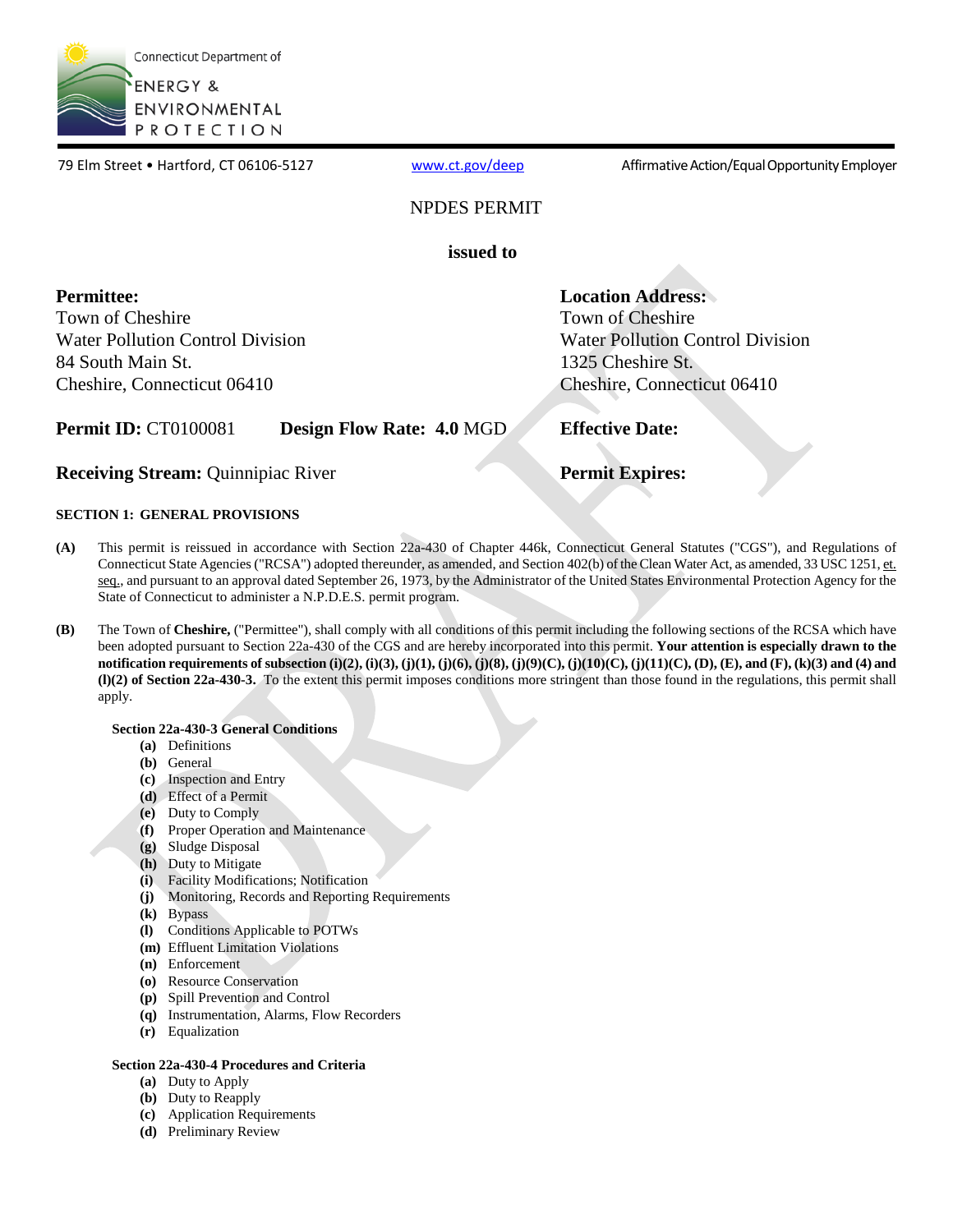- **(e)** Tentative Determination
- **(f)** Draft Permits, Fact Sheets
- **(g)** Public Notice, Notice of Hearing
- **(h)** Public Comments
- **(i)** Final Determination
- **(j)** Public Hearings
- **(k)** Submission of Plans and Specifications. Approval.
- **(l)** Establishing Effluent Limitations and Conditions
- **(m)** Case-by-Case Determinations
- **(n)** Permit Issuance or Renewal
- **(o)** Permit or Application Transfer
- **(p)** Permit Revocation, Denial or Modification
- **(q)** Variances
- **(r)** Secondary Treatment Requirements
- **(s)** Treatment Requirements
- **(t)** Discharges to POTWs Prohibitions
- Violations of any of the terms, conditions, or limitations contained in this permit may subject the Permittee to enforcement action including, but **(C)** not limited to, seeking penalties, injunctions and/or forfeitures pursuant to applicable sections of the CGS and RCSA.
- **(D)** Any false statement in any information submitted pursuant to this Section of the permit may be punishable as a criminal offense under Section 22a-438 or 22a-131a of the CGS or in accordance with Section 22a-6, under Section 53a-157b of the CGS.
- **(E)** The Permittee shall comply with Section 22a-416-1 through Section 22a-416-10 of the RCSA concerning operator certification.
- No provision of this permit and no action or inaction by the Commissioner shall be construed to constitute an assurance by the Commissioner that **(F)** the actions taken by the Permittee pursuant to this permit will result in compliance or prevent or abate pollution.
- **(G)** Nothing in this permit shall relieve the Permittee of other obligations under applicable federal, state and local law.
- An annual fee shall be paid for each year this permit is in effect as set forth in Section 22a-430-7 of the RCSA. As of October 1, 2009 the annual **(H)** fee is \$**2,367.50**.

### **SECTION 2: DEFINITIONS**

- **(A)** The definitions of the terms used in this permit shall be the same as the definitions contained in Section 22a-423 of the CGS and Section 22a-430-3(a) and 22a-430-6 of the RCSA, except for **"**Composite**"** and **"**No Observable Acute Effect Level (NOAEL)**"** which are redefined below.
- **(B)**  In addition to the above, the following definitions shall apply to this permit:

**"------"** in the limits column on the monitoring tables in Attachment 1 means a limit is not specified but a value must be reported on the DMR, MOR, and/or the ATMR.

**"Annual"** in the context of any sampling frequency, shall mean the sample must be collected in the month of June except in the case of Chronic Toxicity when the samples must be collected in the months of July, August or September.

**"Average Monthly Limit"** means the maximum allowable "Average Monthly Concentration" as defined in Section 22a-430-3(a) of the RCSA when expressed as a concentration (e.g. mg/l); otherwise, it means "Average Monthly Discharge Limitation" as defined in Section 22a-430-3(a) of the RCSA.

**"Bi-Weekly"** in the context of any sampling frequency, shall mean once every two weeks.

**"Composite"** or **"(C)"** means a sample consisting of a minimum of eight aliquot samples collected at equal intervals of no less than 30 minutes and no more than 60 minutes and combined proportionally to flow over the sampling period provided that during the sampling period the peak hourly flow is experienced.

**"Critical Test Concentration"** or **"(CTC)"** means the specified effluent dilution at which the Permittee is to conduct a single-concentration Aquatic Toxicity Test.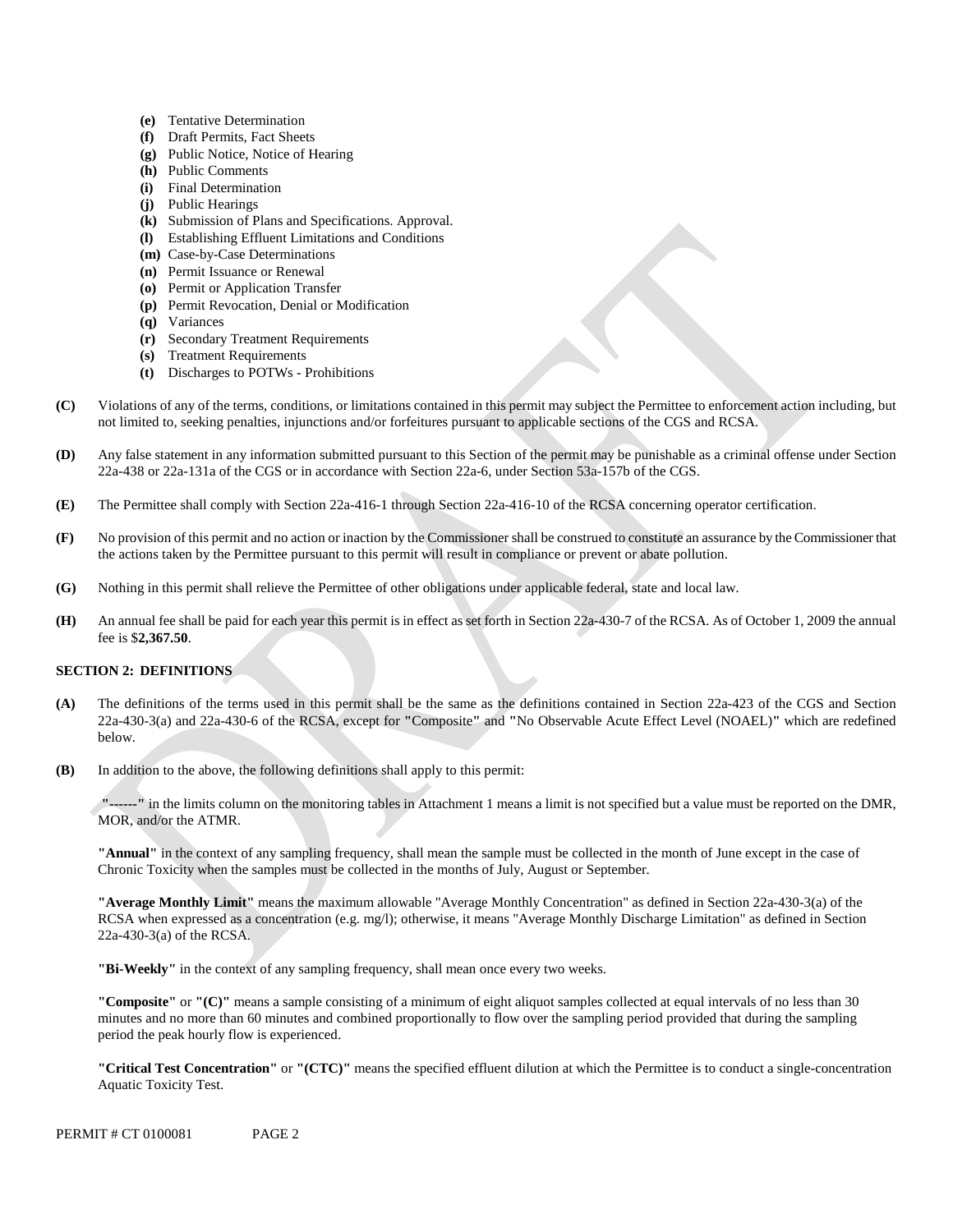**"Daily Composite"** or **"(DC)"** means a composite sample taken over a full operating day consisting of grab samples collected at equal intervals of no more than sixty (60) minutes and combined proportionally to flow; or, a composite sample continuously collected over a full operating day proportionally to flow.

**"Daily Concentration"** means the concentration of a substance as measured in a daily compos ite sample, or, arithmetic average of all grab sample results defining a grab sample average.

**"Daily Quantity"** means the quantity of waste discharged during an operating day.

**"Geometric Mean"** is the **"**n**"**th root of the product of **"**n**"** observations.

**"Infiltration"** means water other than wastewater that enters a sewer system (including sewer system and foundation drains) from the ground through such means as defective pipes, pipe joints, connections, or manholes. Infiltration does not include, and is distinguished from, inflow.

**"Inflow"** means water other than wastewater that enters a sewer system (including sewer service connections) from sources such as, but not limited to, roof leaders, cellar drains, yard drains, area drains, drains from springs and swampy areas, cross connections between storm sewers and sanitary sewers, catch basins, cooling towers, storm waters, surface runoff, street wash waters, or drainage. Inflow does not include, and is distinguished from, infiltration.

**"Instantaneous Limit"** means the highest allowable concentration of a substance as measured by a grab sample, or the highest allowable measurement of a parameter as obtained through instantaneous monitoring.

**"In-stream Waste Concentration"** or **"(IWC)"** means the concentration of a discharge in the receiving water after mixing has occurred in the allocated zone of influence.

**"MGD"** means million gallons per day.

**"Maximum Daily Limit"** means the maximum allowable "Daily Concentration" (defined above) when expressed as a concentration (e.g. mg/l), otherwise, it means the maximum allowable "Daily Quantity" as defined above, unless it is expressed as a flow quantity. If expressed as a flow quantity it means **"**Maximum Daily Flow**"** as defined in Section 22a-430-3(a) of the RCSA.

**"Monthly Minimum Removal Efficiency"** means the minimum reduction in the pollutant parameter specified when the effluent average monthly concentration for that parameter is compared to the influent average monthly concentration.

**"NA"** as a Monitoring Table abbreviation means **"**not applicable**"**.

**"NR"** as a Monitoring Table abbreviation means **"**not required**"**.

**"No Observable Acute Effect Level"** or **"(NOAEL)"** means any concentration equal to or less than the critical test concentration in a single concentration (pass/fail) toxicity test, conducted pursuant to Section  $22a-430-3(j)(7)(A)(i)$  of the RCSA, demonstrating 90% or greater survival of test organisms at the CTC.

**"Quarterly"** in the context of any sampling frequency, shall mean sampling is required in the months of **March, June, September and December**.

**"Range During Sampling"** or **"(RDS)"** as a sample type means the maximum and minimum of all values recorded as a result of analyzing each grab sample of; 1) a Composite Sample, or, 2) a Grab Sample Average. For those Permittee with pH meters that provide continuous monitoring and recording, Range During Sampling means the maximum and minimum readings recorded with the continuous monitoring device during the Composite or Grab Sample Average sample collection.

**"Range During Month"** or **"(RDM)"** as a sample type means the lowest and the highest values of all of the monitoring data for the reporting month.

**"Sanitary Sewage"** means wastewaters from residential, commercial and industrial sources introduced by direct connection to the sewerage collection system tributary to the treatment works including non-excessive inflow/infiltration sources.

**"Twice per Month"** in the context of any sampling frequency, mean two samples per calendar month collected no less than 12 days apart.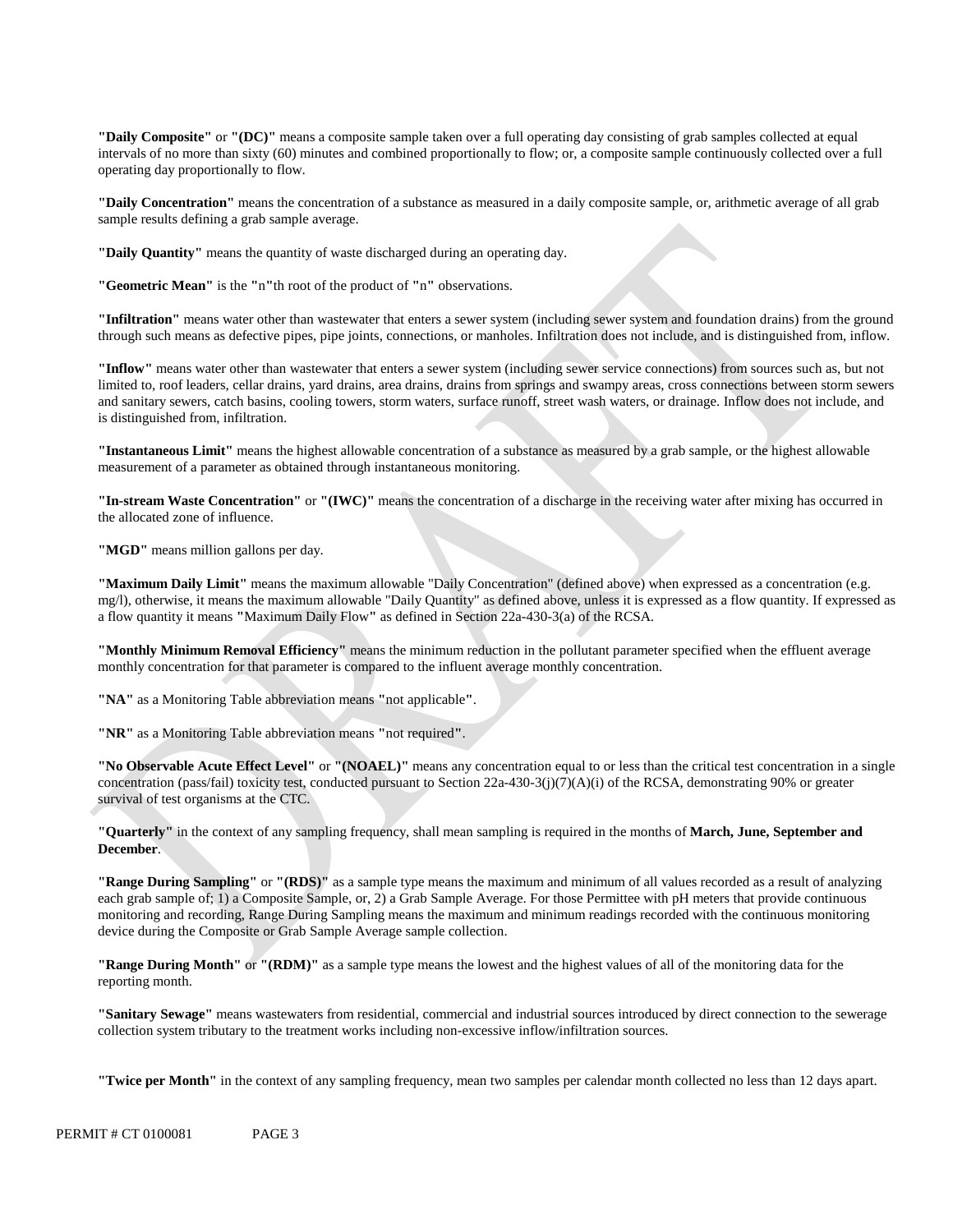**"ug/l"** means micrograms per liter

**"Work Day"** in the context of a sampling frequency means, Monday through Friday excluding holidays.

#### **SECTION 3: COMMISSIONER'S DECISION**

- existing system to treat the discharge will protect the waters of the state from pollution The Commissioner's decision is based on application **(A)** The Commissioner of Energy and Environmental Protection ("Commissioner") has issued a final decision and found continuance of the #**201702415** for permit reissuance received on **March 9, 2017** and the administrative record established in the processing of that application.
- **(B)** The Commissioner hereby authorizes the Permittee to discharge in accordance with the provisions of this permit, the above referenced application, and all approvals issued by the Commissioner or his authorized agent for the discharges and/or activities authorized by, or associated with, this permit.
- **(C)** The Commissioner reserves the right to make appropriate revisions to the permit, if required after Public Notice, in order to establish any appropriate effluent limitations, schedules of compliance, or other provisions which may be authorized under the Federal Clean Water Act or the CGS or regulations adopted thereunder, as amended. The permit as modified or renewed under this paragraph may also contain any other requirements of the Federal Clean Water Act or CGS or regulations adopted thereunder which are then applicable.

#### **SECTION 4: GENERAL LIMITATIONS AND OTHER CONDITIONS**

- **(A)** The Permittee shall not accept any new sources of non-domestic wastewater conveyed to its POTW through its sanitary sewerage system or by any means other than its sanitary sewage system unless the generator of such wastewater; (a) is authorized by a permit issued by the Commissioner under Section 22a-430 CGS (individual permit), or, (b) is authorized under Section 22a-430b (general permit), or, (c) has been issued an emergency or temporary authorization by the Commissioner under Section 22a-6k. All such non-domestic wastewaters shall be processed by the POTW via receiving facilities at a location and in a manner prescribed by the Permittee which are designed to contain and control any unplanned releases.
- No new discharge of domestic sewage from a single source to the POTW in excess of 50,000 gallons per day shall be allowed by the **(B)** Permittee until the Permittee has notified in writing the Department of Energy and Environmental Protection, Municipal Wastewater Section of said new discharge. New discharge notifications as described in this section shall be submitted to the permit coordinator, Municipal Wastewater Section, Water Planning and Management Division, Water Protection and Land Reuse Bureau.
- **(C)** The Permittee shall maintain a system of user charges based on actual use sufficient to operate and maintain the POTW (including the collection system) and replace critical components.
- **(D)** The Permittee shall maintain a sewer use ordinance that is consistent with the Model Sewer Ordinance for Connecticut Municipalities prepared by the Department of Energy and Environmental Protection. The Commissioner of Energy and Environmental Protection alone may authorize certain discharges which may not conform to the Model Sewer Ordinance.
- **(E)** No discharge from the permitted facility beyond any zone of influence shall contain or cause in the receiving stream a visible oil sheen, floating solids, visible discoloration, or foaming beyond that which may result from a discharge from a permitted facility and none exceeding levels necessary to maintain all designated uses.
- **(F)** No discharge from the permitted facility shall cause acute or chronic toxicity in the receiving water body beyond any Zone Of Influence (ZOI) specifically allocated to that discharge in this permit.
- **(G)** The Permittee shall maintain an alternate power source adequate to provide full operation of all pump stations in the sewerage collection system and to provide a minimum of primary treatment and disinfection at the water pollution control facility to insure that no discharge of untreated wastewater will occur during a failure of a primary power source.
- The average monthly effluent concentration shall not exceed 15% of the average monthly influent concentration for BOD<sub>5</sub> and Total **(H)** Suspended Solids for all daily composite samples taken in any calendar month.
- **(I)** Any new or increased amount of sanitary sewage discharge to the sewer system is prohibited where it will cause a dry weather overflow or exacerbate an existing dry weather overflow.
- **(J)** Sludge Conditions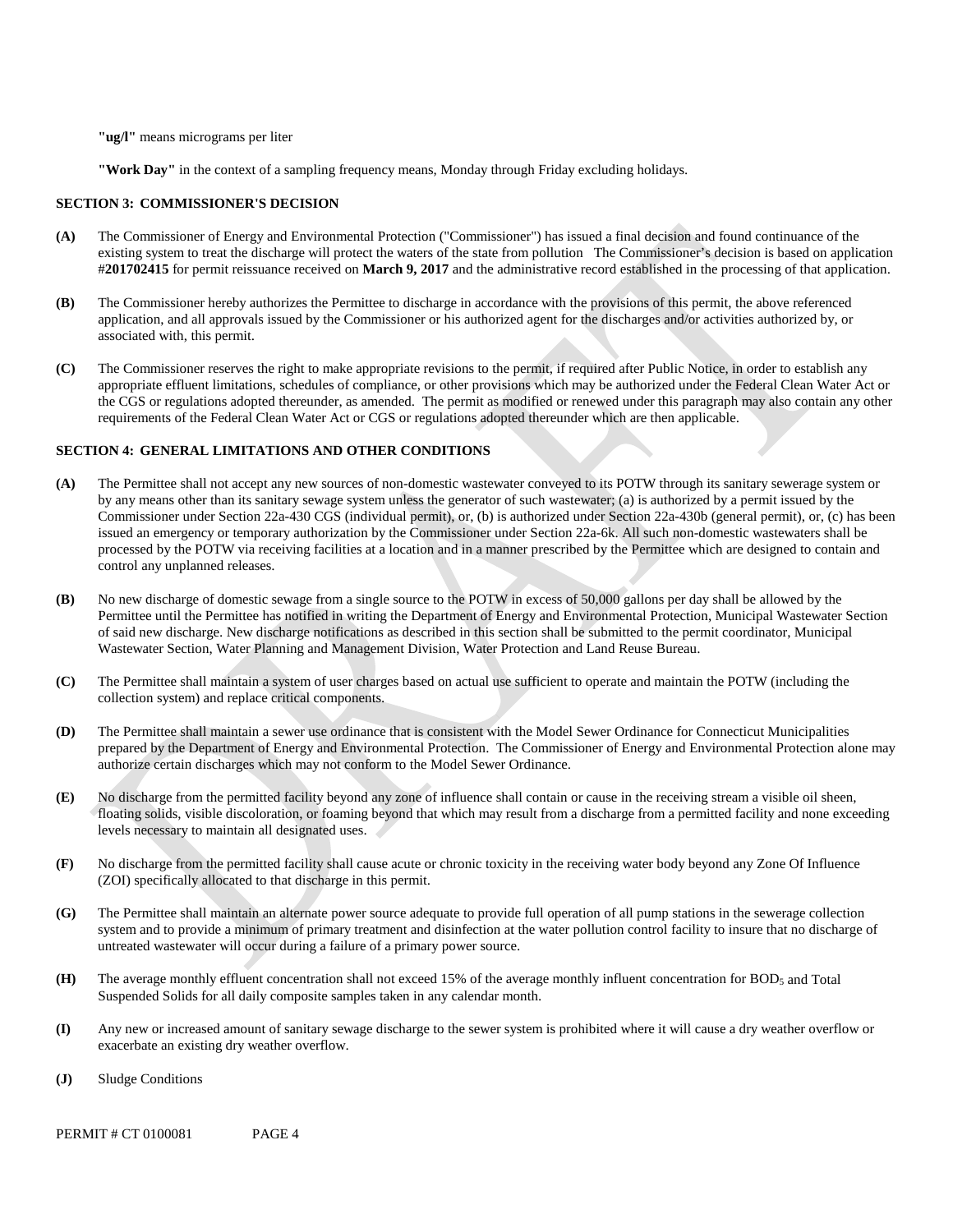- **(1)** The Permittee shall comply with all existing federal and state laws and regulations that apply to sewage sludge use and disposal practices, including but not limited to 40 CFR Part 503.
- **(2)** If an applicable management practice or numerical limitation for pollutants in sewage sludge more stringent than existing federal and state regulations is promulgated under Section 405(d) of the Clean Water Act (CWA), this permit shall be modified or revoked and reissued to conform to the promulgated regulations.
- **(3)** The Permittee shall give prior notice to the Commissioner of any change(s) planned in the Permittee' sludge use or disposal practice. A change in the Permittee' sludge use or disposal practice may be a cause for modification of the permit.
- **(4)** Testing for inorganic pollutants shall follow "Test Methods for Evaluating Solid Waste, Physical/Chemical Methods", EPA Publication SW-846 as updated and/or revised.
- **(K)** This permit becomes effective on the 1st day of the month following the date of signature of the Commissioner or designee.
- **(L)** When the arithmetic mean of the average daily flow from the POTW for the previous 180 days exceeds 90% of the design flow rate, the Permittee shall develop and submit within one year, for the review and approval of the Commissioner, a plan to accommodate future increases in flow to the plant. This plan shall include a schedule for completing any recommended improvements and a plan for financing the improvements.
- **(M)** When the arithmetic mean of the average daily BOD5 or TSS loading into the POTW for the previous 180 days exceeds 90% of the design load rate, the Permittee shall develop and submit for the review and approval of the Commissioner within one year, a plan to accommodate future increases in load to the plant. This plan shall include a schedule for completing any recommended improvements and a plan for financing the improvements.
- **(N)** On or before July 31st of each calendar year the main flow meter shall be calibrated by an independent contractor in accordance with the manufacturer's specifications. The actual record of the calibration shall be retained onsite and, upon request, the Permittee shall submit to the Commissioner a copy of that record.
- **(O)** The Permittee shall operate and maintain all processes as installed in accordance with the approved plans and specifications and as outlined in the associated operation and maintenance manual. This includes but is not limited to all preliminary treatment processes, primary treatment processes, recycle pumping processes, anaerobic treatment processes, anoxic treatment processes, aerobic treatment processes, flocculation processes, effluent filtration processes or any other processes necessary for the optimal removal of pollutants. The Permittee shall not bypass or fail to operate any of the aforementioned processes without the written approval of the Commissioner.
- **(P)** On or before 2.5 years from effective date of this permit each anaerobic digester unit shall be sampled, in a manner approved in writing by the Commissioner, to determine the amount of grit and depth of scum blanket. The results of the sampling shall be maintained at the POTW and, upon request, the Permittee shall submit to the Commissioner a copy of the sampling data.
- **(Q)** The Permittee is hereby authorized to accept septage at the treatment facility; or other locations as approved by the Commissioner.
- **(R)** The temperature of any discharge shall not increase the temperature of the receiving stream above 85ºF, or, in any case, raise the normal temperature of the receiving stream more than 4ºF beyond the permitted zone of influence.

### **SECTION 5: SPECIFIC EFFLUENT LIMITATIONS AND MONITORING REQUIREMENTS**

- **(A)** The discharge(s) shall not exceed and shall otherwise conform to the specific terms and conditions listed in this permit. The discharge is restricted by, and shall be monitored in accordance with Tables A through H incorporated in this permit as Attachment 1.
- **(B)** The Permittee shall monitor the performance of the treatment process in accordance with the Monthly Operating Report (MOR) incorporated in this permit as Attachment 2.

#### **SECTION 6: SAMPLE COLLECTION, HANDLING and ANALYTICAL TECHNIQUES**

- **(A)** Chemical Analysis
	- **(1)** Chemical analyses to determine compliance with effluent limits and conditions established in this permit shall be performed using the methods approved pursuant to the Code of Federal Regulations, Part 136 of Title 40 (40 CFR 136) unless an alternative method has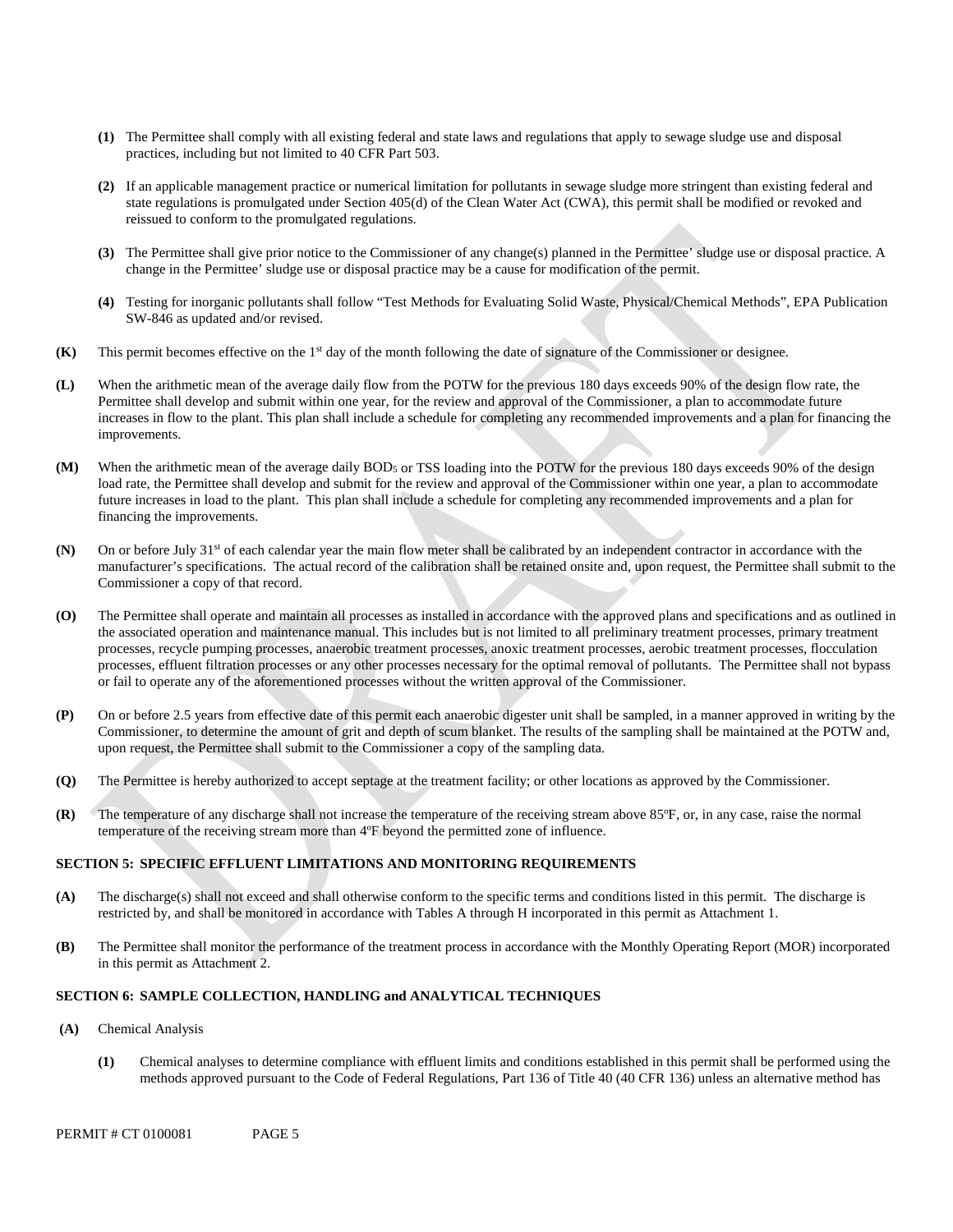been approved in writing pursuant to 40 CFR 136.4 or as provided in Section 22a-430-3-(j)(7) of the RCSA. Chemicals which do not have methods of analysis defined in 40 CFR 136 or the RCSA shall be analyzed in accordance with methods specified in this permit.

- **(2)** All metals analyses identified in this permit shall refer to analyses for Total Recoverable Metal, as defined in 40 CFR 136 unless otherwise specified.
- **(3)** Grab samples shall be taken during the period of the day when the peak hourly flow is normally experienced.
- **(4)** Samples collected for bacteriological examination shall be collected between the hours of 11 a.m. and 3 p.m. or at that time of day when the peak hourly flow is normally experienced.
- chemical analyses for the parameters identified in Attachment 1, Tables A and C. Analyses for these parameters must include check standards within ten percent of the specified Minimum Level or calibration points equal to or less than the specified Minimum Level. **(5)** The Minimum Levels specified below represent the concentrations at which quantification must be achieved and verified during the

| Parameter                  | Minimum Level           |
|----------------------------|-------------------------|
| Aluminum, Total            | $0.050 \,\mathrm{mg}/l$ |
| Antimony, Total            | $0.010 \,\mathrm{mg}/l$ |
| Arsenic, Total             | $0.005 \,\mathrm{mg}/l$ |
| Beryllium, Total           | $0.001$ mg/l            |
| Cadmium, Total             | $0.0005$ mg/l           |
| Chlorine, Total Residual   | $0.050 \,\mathrm{mg}/l$ |
| Chromium, Total            | $0.005$ mg/l            |
| Chromium, Total Hexavalent | $0.010 \,\mathrm{mg}/l$ |
| Copper, Total              | $0.005 \text{ mg/l}$    |
| Cyanide, Total             | $0.010$ mg/l            |
| Iron, Total                | $0.040 \,\mathrm{mg}/l$ |
| Lead, Total                | $0.005 \text{ mg/l}$    |
| Mercury, Total             | $0.0002$ mg/l           |
| Nickel, Total              | $0.005$ mg/l            |
| Phosphorus, Total          | $0.10 \,\mathrm{mg}/l$  |
| Selenium, Total            | $0.005$ mg/l            |
| Silver, Total              | $0.002 \text{ mg/l}$    |
| Thallium, Total            | $0.005 \text{ mg/l}$    |
| Zinc, Total                | $0.020 \text{ mg/l}$    |
|                            |                         |

- **(6)** The value of each parameter for which monitoring is required under this permit shall be reported to the maximum level of accuracy and precision possible consistent with the requirements of this Section of the permit.
- **(7)** Effluent analyses for which quantification was verified during the analysis at or below the minimum levels specified in this Section and which indicate that a parameter was not detected shall be reported as "less than x" where 'x' is the numerical value equivalent to the analytical method detection limit for that analysis.
- **(8)** Results of effluent analyses which indicate that a parameter was not present at a concentration greater than or equal to the Minimum Level specified for that analysis shall be considered equivalent to zero (0.0) for purposes of determining compliance with effluent limitations or conditions specified in this permit.
- **(B)** Acute Aquatic Toxicity Test
	- **(1)** Samples for monitoring of Acute Aquatic Toxicity shall be collected and handled as prescribed in "Methods for Measuring the Acute Toxicity of Effluents and Receiving Waters to Freshwater and Marine Organisms" (EPA-821-R-02-012).
		- **(a)** Composite samples shall be chilled as they are collected. Grab samples shall be chilled immediately following collection. Samples shall be held at 0 - 6ºC until Acute Aquatic Toxicity testing is initiated.
		- **(b)** Effluent samples shall not be dechlorinated, filtered, or, modified in any way, prior to testing for Acute Aquatic Toxicity unless specifically approved in writing by the Commissioner for monitoring at this facility. Facilities with effluent dechlorination and/or filtration designed as part of the treatment process are not required to obtain approval from the Commissioner.
		- **(c)** Samples shall be taken at the final effluent for Acute Aquatic Toxicity unless otherwise approved in writing by the Commissioner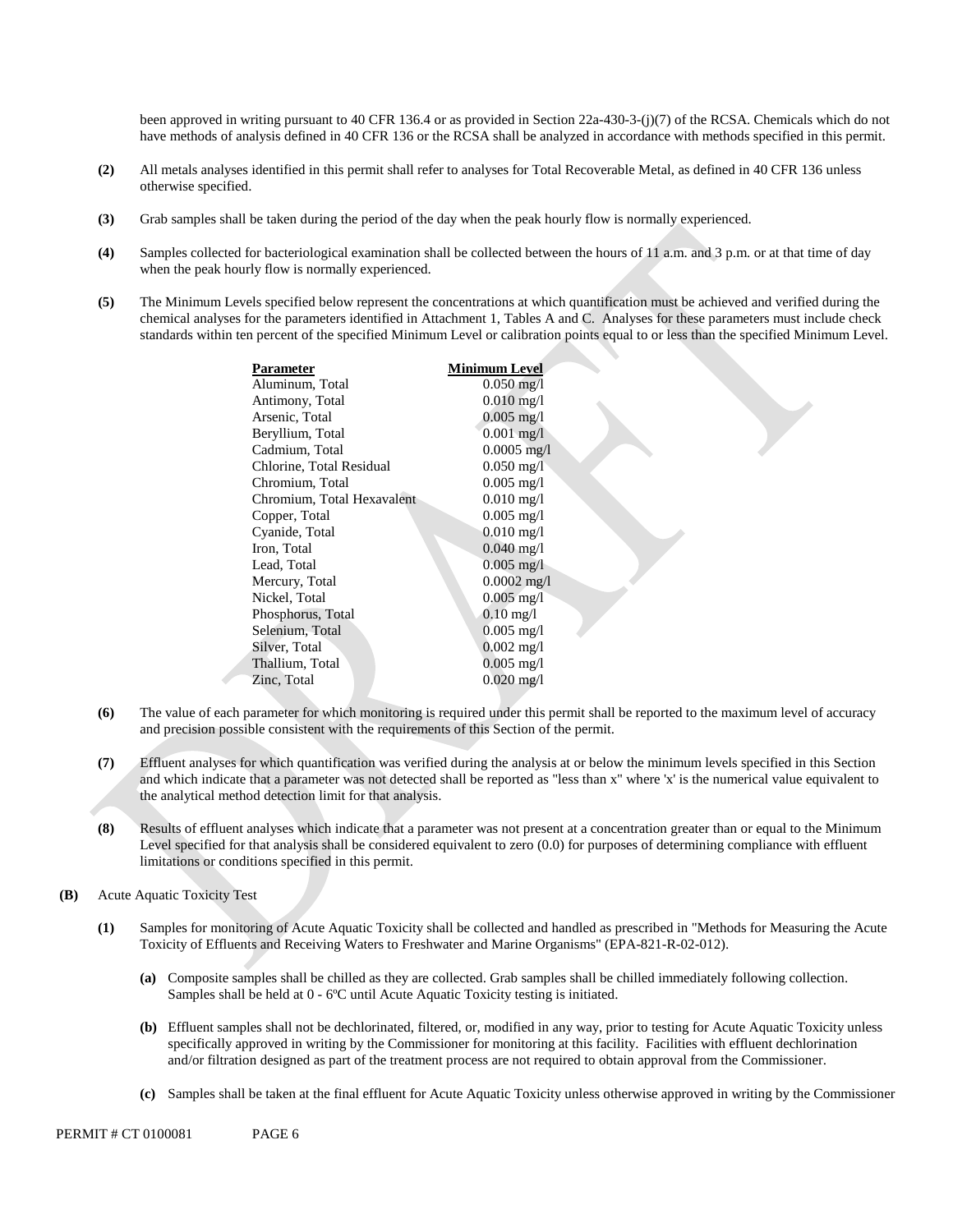for monitoring at this facility.

- **(d)** Chemical analyses of the parameters identified in Attachment 1, Table C shall be conducted on an aliquot of the same sample tested for Acute Aquatic Toxicity.
	- **(i)** At a minimum, pH, specific conductance, total alkalinity, total hardness, and total residual chlorine shall be measured in the effluent sample and, during Acute Aquatic Toxicity tests, in the highest concentration of the test and in the dilution (control) water at the beginning of the test and at test termination. If total residual chlorine is not detected at test initiation, it does not need to be measured at test termination. Dissolved oxygen, pH, and temperature shall be measured in the control and all test concentrations at the beginning of the test, daily thereafter, and at test termination.
- **(e)** Tests for Acute Aquatic Toxicity shall be initiated within 36 hours of sample collection.
- **(2)** Monitoring for Acute Aquatic Toxicity to determine compliance with the permit limit on Acute Aquatic Toxicity (invertebrate) shall be conducted for 48 hours utilizing neonatal (less than 24 hours old) *Daphnia pulex*.
- **(3)** Monitoring for Acute Aquatic Toxicity to determine compliance with the permit limit on Acute Aquatic Toxicity (vertebrate) shall be conducted for 48 hours utilizing larval (1 to 14-day old with no more than 24 hours range in age) *Pimephales promelas*.
- **(4)** Tests for Acute Aquatic Toxicity shall be conducted as prescribed for static non-renewal acute tests in "Methods for measuring the Acute Aquatic Toxicity of Effluents and Receiving Waters to Freshwater and Marine Organisms" (EPA/821-R-02-012), except as specified below.
	- **(a)** For Acute Aquatic Toxicity limits, and for monitoring only conditions, expressed as a NOAEL value, Pass/Fail (single concentration) tests shall be conducted at a specified Critical Test Concentration (CTC) equal to the Aquatic Toxicity limit,  $(100\%$  in the case of monitoring only conditions), as prescribed in Section 22a-430-3(j)(7)(A)(i) of the RCSA.
	- **(b)** Organisms shall not be fed during the tests.
	- **(c)** Synthetic freshwater prepared with deionized water adjusted to a hardness of 50±5 mg/L as CaCO3 shall be used as dilution water in the tests.
	- **(d)** Copper nitrate shall be used as the reference toxicant.
- **(5)** For limits expressed as NOAEL = 100%, compliance shall be demonstrated when the results of a valid pass/fail Acute Aquatic Toxicity Test indicate 90% or greater survival in the effluent sample at the CTC (100%).
- **(C)** Chronic Aquatic Toxicity Test for Freshwater Discharges
	- **(1)** Chronic Aquatic Toxicity testing of the discharge shall be conducted annually during July, August, or September of each year.
	- **(2)** Chronic Aquatic Toxicity testing shall be performed on the discharge in accordance with the test methodology established in "Short-Term Methods for Estimating The Chronic Toxicity of Effluents and Receiving Water to Freshwater Organisms" (EPA-821-R-02- 013) as referenced in 40 CFR 136 for *Ceriodaphnia* survival and reproduction and Fathead minnow larval survival and growth.
		- **(a)** Chronic Aquatic Toxicity tests shall utilize a minimum of five effluent dilutions prepared using a dilution factor of 0.5 (100% effluent, 50% effluent, 25% effluent, 12.5% effluent, 6.25% effluent).
		- **(b)** Quinnipiac River water collected immediately upstream of the area influenced by the discharge shall be used as control (0% effluent) and dilution water in the toxicity tests.
		- **(c)** A laboratory water control consisting of synthetic freshwater prepared in accordance with EPA-821-R-02-013 at a hardness of  $50±5$  mg/l shall be used as an additional control (0% effluent) in the toxicity tests.
		- **(d)** Daily composite samples of the discharge (final effluent following disinfection) and grab samples of the Quinnipiac River, for day 2, for test solution renewal on day 3 and day 4 of the test; and day 4, for test solution renewal for the remainder of the test. Samples shall not be pH or hardness adjusted, or chemically altered in any way. use as site water control and dilution water, shall be collected on day 0 for test solution renewal on day 1 and day 2 of the test;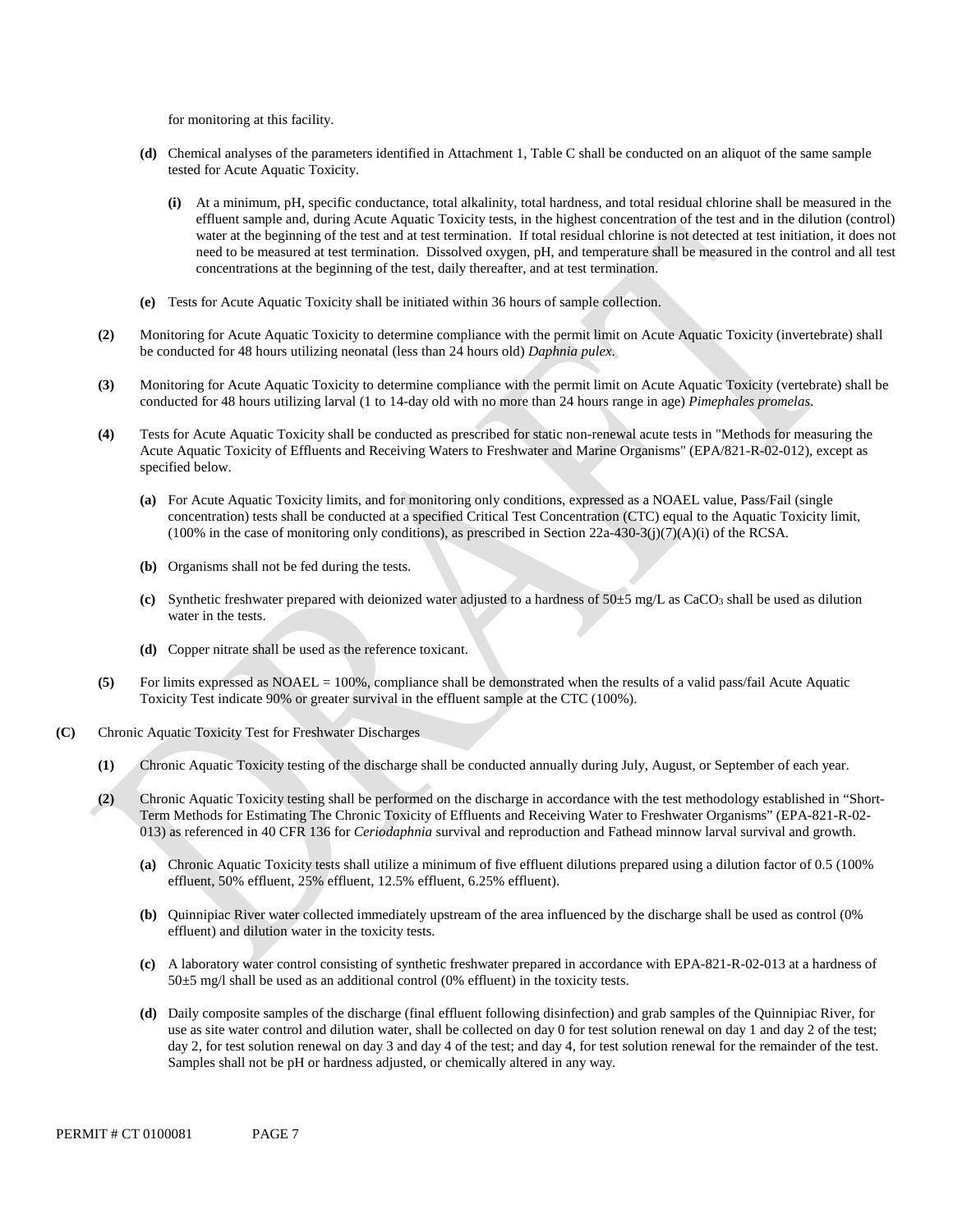**(3)** All samples of the discharge and Quinnipiac River water used in the Chronic Aquatic Toxicity test shall, at a minimum, be analyzed and results reported in accordance with the provisions listed in Section  $6(A)$  of this permit for the parameters listed in Attachment 1, Table C included herein, excluding Acute Aquatic Toxicity organism testing.

#### **SECTION 7: RECORDING AND REPORTING REQUIREMENTS**

- **(A)** The Permittee and/or the Signatory Authority shall continue to report the results of chemical analyses and any aquatic toxicity test required above in Section 5 and the referenced Attachment 1 by electronic submission of DMRs under this permit to the Department using NetDMR in satisfaction of the DMR submission requirement of this permit. The report shall include a detailed explanation of any violations of the limitations specified. DMRs shall be submitted electronically to the Department no later than the 15th day of the month following the month in which samples are collected.
	- **(1)** For composite samples, from other than automatic samplers, the instantaneous flow and the time of each aliquot sample collection shall be recorded and maintained at the **[**POTW**][**private domestic wastewater treatment works].
- **(B)** Complete and accurate test data, including percent survival of test organisms in each replicate test chamber, LC<sub>50</sub> values and 95% confidence intervals for definitive test protocols, and all supporting chemical/physical measurements performed in association with any aquatic toxicity test, shall be entered on the Aquatic Toxicity Monitoring Report form (ATMR) and sent to the Bureau of Water Protection and Land Reuse at the address specified below by the 15<sup>th</sup> day of the month following the month in which samples are collected:

ATTN: Municipal Wastewater Monitoring Coordinator Connecticut Department of Energy and Environmental Protection Bureau of Water Protection and Land Reuse Water Planning and Management Division 79 Elm Street Hartford, Connecticut 06106-5127

- **(C)** The results of the process monitoring required above in Section 5 shall be entered on the Monthly Operating Report (MOR) form, included herein as Attachment 2, and reported to the Bureau of Water Protection and Land Reuse. The MOR report shall also be accompanied by a detailed explanation of any violations of the limitations specified. The MOR may be included as an attachment to the DMR in NetDMR or must be received at the address specified above in Section 7 (B) of this permit by the 15<sup>th</sup> day of the month following the month in which the data and samples are collected.
- **(D)** A complete and thorough report of the results of the chronic toxicity monitoring outlined in Section 6(C) shall be prepared as outlined in Section 10 of EPA-821-R-02-013 (for freshwater) and submitted to the Department for review on or before December 31 of each calendar year to the address specified above in Section 7 (A) of this permit.

#### **SECTION 8: RECORDING AND REPORTING OF VIOLATIONS, ADDITIONAL TESTING REQUIREMENTS, BYPASSES, MECHANICAL FAILURES, AND MONITORING EQUIPMENT FAILURES**

- invalid, an additional sample of the effluent shall be collected and tested for Acute Aquatic Toxicity and associated chemical parameters, as **(A)** If any Acute Aquatic Toxicity sample analysis indicates that an Aquatic toxicity effluent limitation has been exceeded, or that the test was described above in Section 5 and Section 6, and the results reported to the Bureau of Water Protection and Land Reuse (Attn: Aquatic Toxicity) via the ATMR form (see Section 7 (B)) within 30 days of the previous test. These test results shall also be reported on the next month's DMR report pursuant to Section 7 (A). The results of all toxicity tests and associated chemical parameters, valid and invalid, shall be reported.
- **(B)** If any two consecutive Acute Aquatic Toxicity test results or any three Acute Aquatic Toxicity test results in a twelve month period indicates that the Acute Aquatic Toxicity limit has been exceeded, the Permittee shall immediately take all reasonable steps to eliminate toxicity wherever possible and shall submit a report, to the Bureau of Water Protection and Land Reuse (Attn: Aquatic Toxicity), for the review and written approval of the Commissioner in accordance with Section 22a-430-3(j)(10)(c) of the RCSA describing proposed steps to eliminate the toxic impact of the discharge on the receiving water body. Such a report shall include a proposed time schedule to accomplish toxicity reduction and the Permittee shall comply with any schedule approved by the Commissioner.
- Sewage Right-to-Know Electronic Bypass Reporting **(C)**
	- **(1)** Section 22a-430-3(k) of the RCSA shall apply in all instances of bypass including a bypass of the treatment plant or a component of the sewage collection system planned during required maintenance. The Department of Energy and Environmental Protection, Bureau of Water Protection and Land Reuse, Water Planning and Management Division, Municipal Wastewater, the Department of Public Health, Water Supply Section and Recreation Section, and the local Director of Health shall be notified within 2 hours of the Permittee learning of the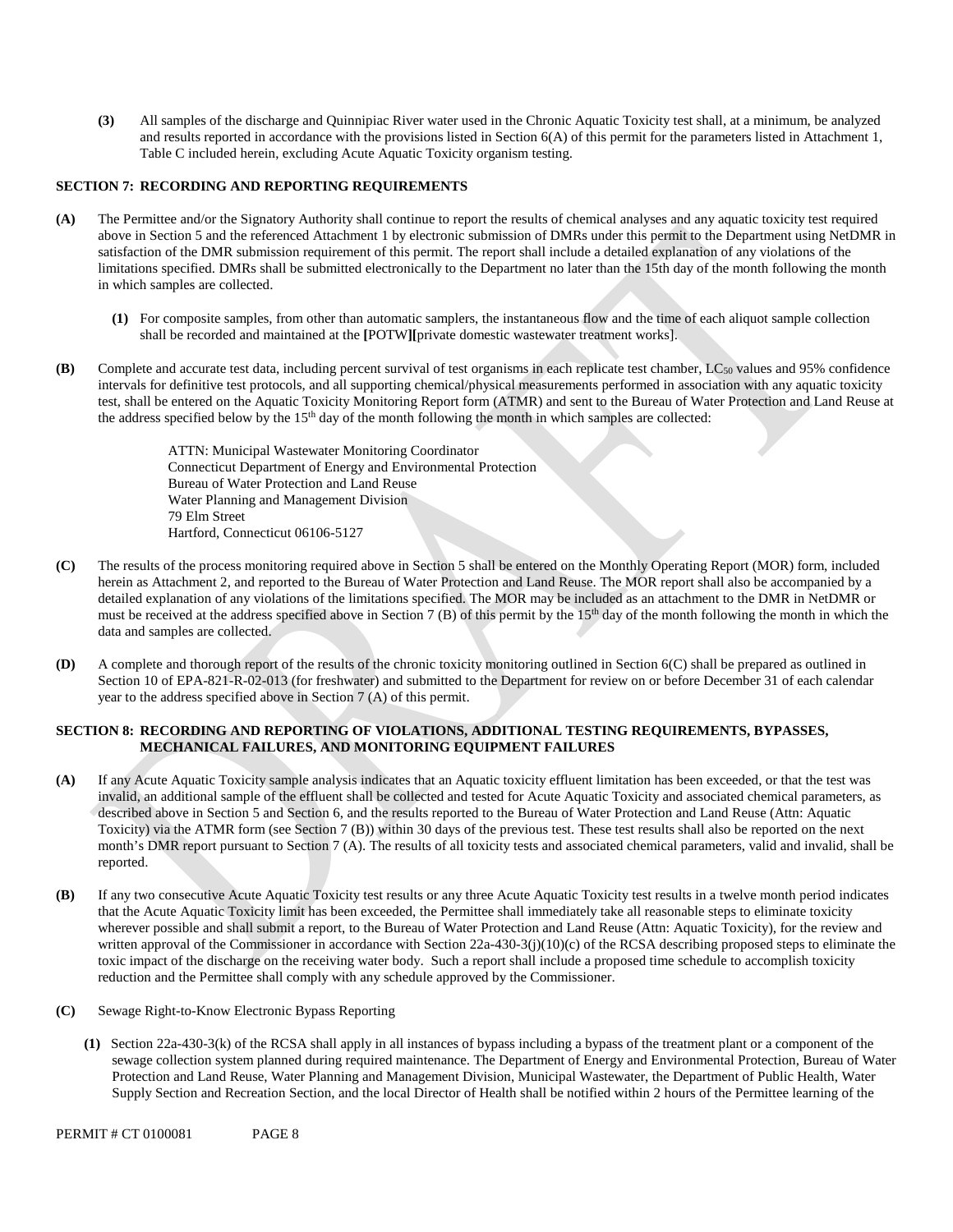Wastewater within five days of the Permittee learning of each occurrence of a discharge or bypass of untreated or partially treated sewage event via online reporting in a format approved by the Commissioner. A final incident report shall be submitted to the Department of Energy and Environmental Protection, Bureau of Water Protection and Land Reuse, Water Planning and Management Division, Municipal via online reporting in a format approved by the Commissioner.

If the online reporting system is nonfunctional, then the Permittee shall notify DEEP via telephone during normal business hours (8:30 a.m. to 4:30 p.m. Monday through Friday) at (860) 424-3704 or after hours to the DEEP Emergency Response Unit at (860) 424-3338 and the Department of Public Health at (860) 509-8000 with the final incident report being submitted online.

- **(D)** Section 22a-430-3(j) 11 (D) of the RCSA shall apply in the event of any noncompliance with a maximum daily limit and/or any noncompliance that is greater than two times any permit limit. The Permittee shall notify in the same manner as in paragraph C (1) of this Section, the Department of Energy and Environmental Protection, Bureau of Water Protection and Land Reuse, Water Planning and Management Division, Municipal Wastewater Section except, if the online reporting system is nonfunctional and the noncompliance occurs outside normal working hours (8:30 a.m. to 4:30 p.m. Monday through Friday) the Permittee may wait to make the verbal report until 10:30 am of the next business day after learning of the noncompliance.
- next business day after learning of the failure. **(E)** Section 22a-430-3(j) 8 of the RCSA shall apply in all instances of monitoring equipment failures that prevent meeting the requirements in this permit. In the event of any such failure of the monitoring equipment including, but not limited to, loss of refrigeration for an autosampler or lab refrigerator or loss of flow proportion sampling ability, the Permittee shall notify in the same manner as in paragraph C (1) of this Section, the Department of Energy and Environmental Protection, Bureau of Water Protection and Land Reuse, Water Planning and Management Division, Municipal Wastewater Section except, if the online reporting system is nonfunctional and the failure occurs outside normal working hours (8:30 a.m. to 4:30 p.m. Monday through Friday) the Permittee may wait to make the verbal report until 10:30 am of the
- major component of the treatment facilities which the Permittee may have reason to believe would result in an effluent violation. **(F)** In addition to the reporting requirements contained in Section 22a-430-3(i), (j), and (k) of the Regulations of Connecticut State Agencies, the Permittee shall notify in the same manner as in paragraph C (1) of this Section, the Department of Energy and Environmental Protection, Bureau of Water Protection and Land Reuse, Water Planning and Management Division, Municipal Wastewater concerning the failure of any

This permit is hereby issued on

Bureau Chief Bureau of Water Protection and Land Reuse Betsey Wingfield Betsey Wingfield<br>Bureau of Water Protection and Lan<br>PERMIT # CT 0100081 PAGE 9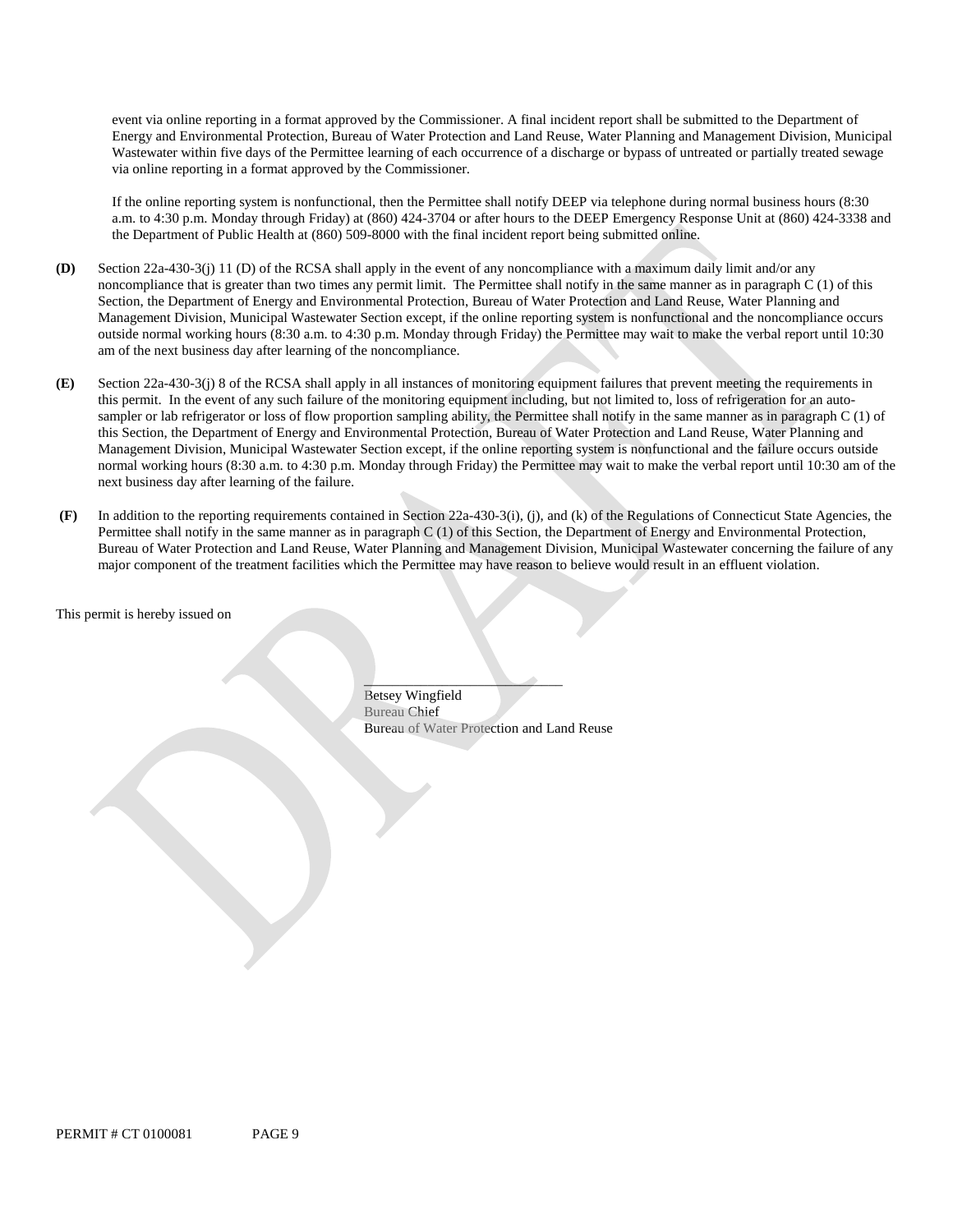# ATTACHMENT 1

Tables A through H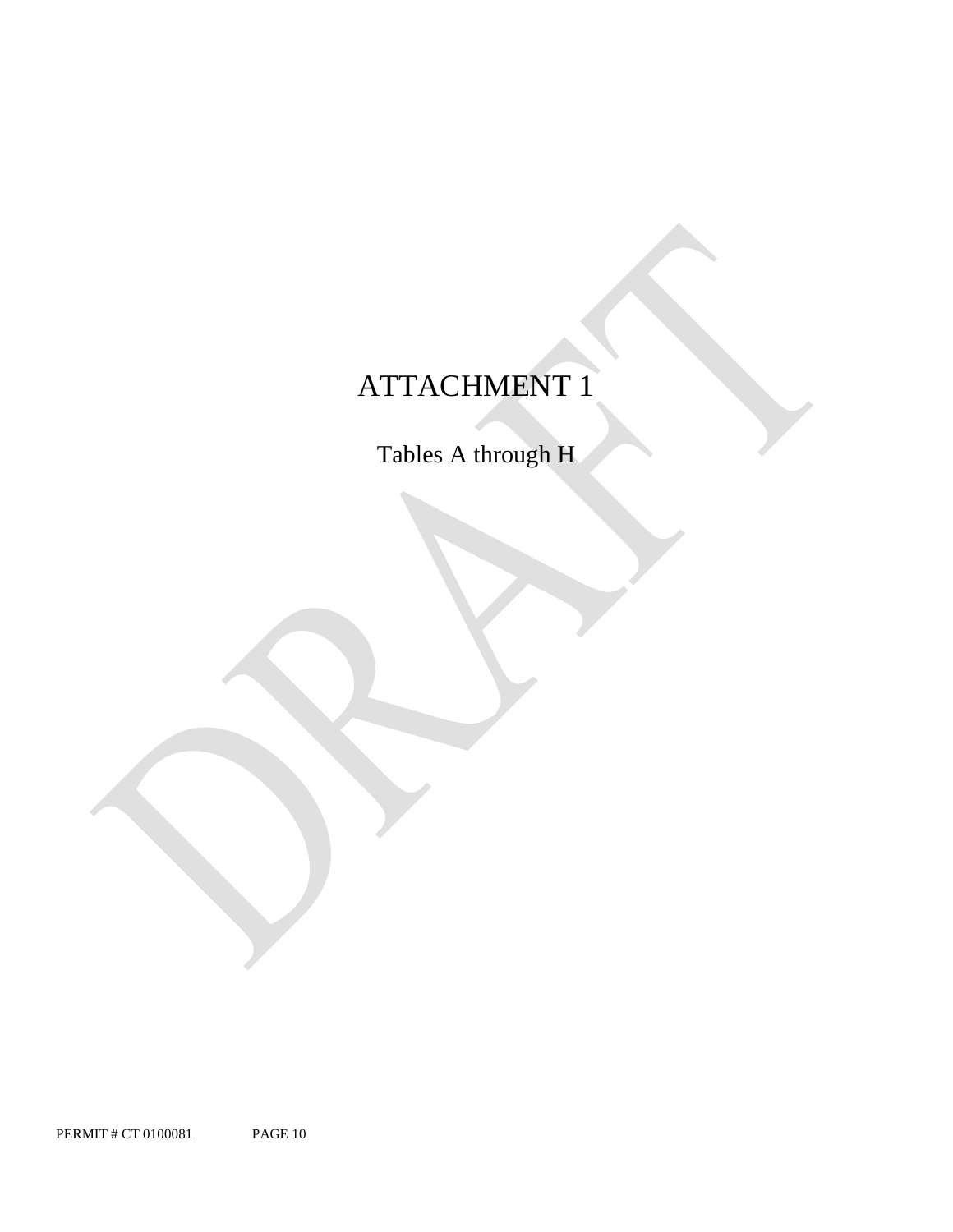### **TABLE A**

| Discharge Serial Number (DSN): 001-1            |                                              |                                         |                                                                          |                       | Monitoring Location: 1                                                    |                        |                                             |                              |                                     |
|-------------------------------------------------|----------------------------------------------|-----------------------------------------|--------------------------------------------------------------------------|-----------------------|---------------------------------------------------------------------------|------------------------|---------------------------------------------|------------------------------|-------------------------------------|
|                                                 |                                              |                                         |                                                                          |                       |                                                                           |                        |                                             |                              |                                     |
| Monitoring Location Description: Final Effluent |                                              |                                         |                                                                          |                       |                                                                           |                        |                                             |                              |                                     |
| Allocated Zone of Influence (ZOI): 22.39 cfs    |                                              |                                         |                                                                          |                       |                                                                           |                        |                                             |                              |                                     |
|                                                 |                                              |                                         |                                                                          |                       | <b>INSTANTANEOUS</b><br><b>MONITORING</b>                                 |                        |                                             | <b>REPORT</b><br><b>FORM</b> | <b>Minimum</b><br>Level             |
| <b>Units</b>                                    | Average<br>Monthly<br>Limit                  | <b>Maximum</b><br><b>Daily</b><br>Limit | <b>Sample</b><br>Freq.                                                   | <b>Sample</b><br>type | <b>Instantaneous</b><br>Limit or<br><b>Required</b><br>Range <sup>3</sup> | <b>Sample</b><br>Freq. | <b>Sample</b><br><b>Type</b>                |                              | Analysis<br>See<br><b>Section 6</b> |
| mg/1                                            | NA                                           | <b>NA</b>                               | <b>NR</b>                                                                | <b>NA</b>             | $-----$                                                                   | Monthly                | Grab                                        | <b>MOR</b>                   |                                     |
| mg/1                                            | NA                                           | ------                                  | Weekly<br>Monthly                                                        | Daily Composite       | <b>NA</b>                                                                 | NR                     | NA.                                         | <b>MOR</b>                   | $\ast$                              |
| mg/l                                            | 30                                           | 50                                      | $3$ /week                                                                | Daily Composite       | <b>NA</b>                                                                 | <b>NR</b>              | NA                                          | <b>DMR/MOR</b>               |                                     |
| Colonies<br>per100 ml                           | <b>NA</b>                                    | <b>NA</b>                               | $\rm NR$                                                                 | <b>NA</b>             | 410                                                                       | $3$ /week              | Grab                                        | <b>DMR/MOR</b>               |                                     |
| <b>MGD</b>                                      | -------                                      | ------                                  | Continuous <sup>2</sup>                                                  | Average Daily<br>Flow | <b>NA</b>                                                                 | $\rm NR$               | NA                                          | <b>DMR/MOR</b>               |                                     |
| mg/1                                            | $\ \, 8.0$<br>6.0<br>4.0<br>2.0<br>4.0<br>20 | ------                                  | $3$ /week<br>$3$ /week<br>$3$ /week<br>$3$ /week<br>$3$ /week<br>Monthly | Daily Composite       | <b>NA</b>                                                                 | <b>NR</b>              | NA                                          | DMR/MOR                      |                                     |
| mg/1                                            | NA                                           | ------                                  | Monthly                                                                  | Daily Composite       | NA                                                                        | $\rm NR$               | NA                                          | <b>MOR</b>                   |                                     |
| mg/1                                            | <b>NA</b>                                    | ------                                  | Monthly                                                                  | Daily Composite       | <b>NA</b>                                                                 | <b>NR</b>              | <b>NA</b>                                   | <b>MOR</b>                   |                                     |
| mg/1                                            | <b>NA</b>                                    | ------                                  | Monthly                                                                  | Daily Composite       | NA                                                                        | $\rm NR$               | NA                                          | <b>MOR</b>                   |                                     |
| mg/1                                            | <b>NA</b>                                    | ------                                  | Monthly                                                                  | Daily Composite       | NA                                                                        | <b>NR</b>              | NA                                          | <b>MOR</b>                   |                                     |
| lbs/day                                         | <b>NA</b>                                    | ------                                  | Monthly                                                                  | Daily Composite       | <b>NA</b>                                                                 | $\rm NR$               | NA                                          | <b>MOR</b>                   |                                     |
| mg/l                                            | <b>NA</b>                                    | <b>NA</b>                               | $\rm NR$                                                                 | NA                    | 7.0                                                                       | Work Day               | Grab                                        | <b>DMR/MOR</b>               |                                     |
| S.U.                                            | NA                                           | NA                                      | <b>NR</b>                                                                | NA                    | $6 - 9$                                                                   | Work Day               | Grab                                        | <b>DMR/MOR</b>               |                                     |
|                                                 |                                              |                                         |                                                                          |                       | <b>FLOW/TIME BASED MONITORING</b>                                         |                        | In-stream Waste Concentration (IWC): 21.66% |                              |                                     |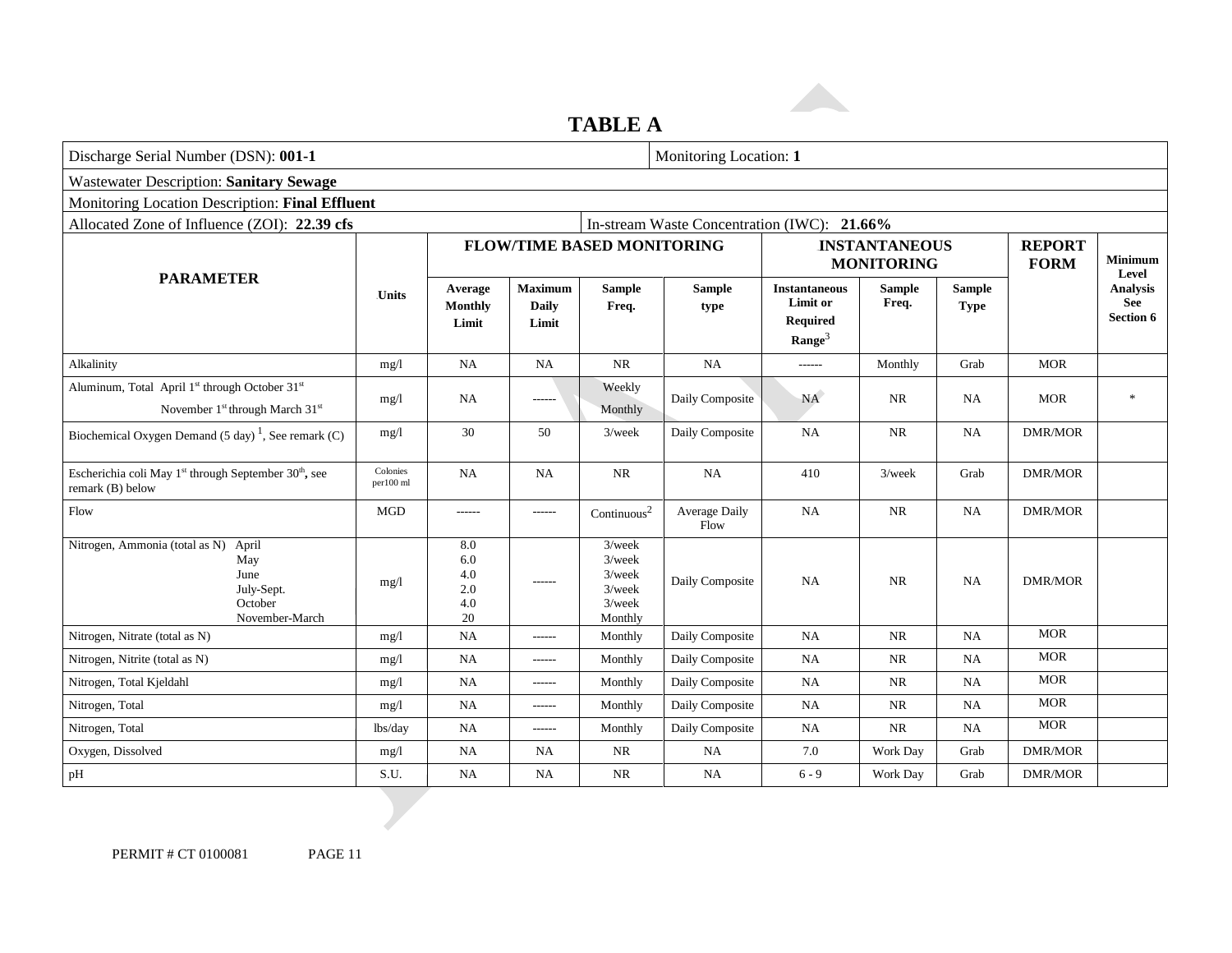| Phosphorus, Ortho<br>April 1 <sup>st</sup> through October 31 <sup>st</sup>            | mg/1                      | NA                          | $- - - - - -$ | Weekly    | Daily Composite | <b>NA</b>     | <b>NR</b>                          | NA        | <b>MOR</b>     | $\ast$       |
|----------------------------------------------------------------------------------------|---------------------------|-----------------------------|---------------|-----------|-----------------|---------------|------------------------------------|-----------|----------------|--------------|
| November 1 <sup>st</sup> through March 31 <sup>st</sup>                                |                           |                             | $- - - - - -$ | Monthly   |                 |               |                                    |           |                |              |
| Phosphorus, Total<br>April 1 <sup>st</sup> through October 31 <sup>st</sup>            | mg/1                      | 0.31                        | 0.62          | Weekly    | Daily Composite | <b>NA</b>     | <b>NR</b>                          |           | <b>DMR/MOR</b> | $\mathbf{x}$ |
| November 1 <sup>st</sup> through March 31 <sup>st</sup>                                |                           | <b>NA</b>                   | $- - - - - -$ | Monthly   |                 |               |                                    | NA        |                |              |
| Phosphorus, Total April 1 <sup>st</sup> through October 31 <sup>st</sup>               | lbs/day                   | ------                      | ------        | Weekly    | Daily Composite | NA            | <b>NA</b>                          | NA        | <b>MOR</b>     |              |
| Phosphorus, Total (Average Seasonal Load Cap) <sup>4</sup><br>October                  | lbs/day                   | 4.06                        | <b>NA</b>     | Weekly    | Calculated      | NA            | <b>NA</b>                          | NA        | DMR/MOR        |              |
| Solids, Settleable                                                                     | m1/1                      | <b>NA</b>                   | <b>NA</b>     | NR.       | NA              | $- - - - - -$ | Work Day                           | Grab      | <b>MOR</b>     |              |
| Solids, Total Suspended <sup>1</sup> , See remark $(C)$                                | mg/1                      | 30                          | 50            | $3$ /week | Daily Composite | <b>NA</b>     | NA                                 | NA        | DMR/MOR        |              |
| Temperature                                                                            | $\mathrm{P}_{\mathrm{F}}$ | <b>NA</b>                   | <b>NA</b>     | <b>NR</b> | <b>NA</b>       | -------       | Work Day                           | Grab      | MOR            |              |
| Turbidity                                                                              | <b>NTU</b>                | NA                          | <b>NA</b>     | <b>NR</b> | NA              | $- - - - - -$ | Work Day                           | Grab      | MOR            |              |
| Ultimate Oxygen Demand (UOD)(see Remark D)<br>May<br>June<br>July-September<br>October | lbs/day                   | 1460<br>1056<br>794<br>1056 | $- - - - - -$ | monthly   | NA              | <b>NA</b>     | <b>NR</b>                          | <b>NA</b> | <b>DMR/MOR</b> |              |
| UV Dose May $1st$ through September $30th$ , See remark<br>(A)                         | $mW$ ,s/cm <sup>2</sup>   | NA                          | <b>NA</b>     | <b>NR</b> | <b>NA</b>       | $\geq 30.0$   | 4/Work Day                         | Grab      | DMR/MOR        |              |
| UV Transmittance May $1st$ through September 30 <sup>th</sup> , See<br>remark $(A)$    | $\%$                      | <b>NA</b>                   | <b>NA</b>     | <b>NR</b> | NA              | ------        | Lowest<br>reading of<br>4/Work Day | Grab      | <b>MOR</b>     |              |

#### 6B**TABLE A – CONDITIONS**

**Footnotes: 1** The discharge shall not exceed an average monthly **30** mg/l or a maximum daily **50** mg/l

<sup>2</sup> The Permittee shall record and report on the monthly operating report the minimum, maximum and total flow for each day of discharge and the average daily flow for each sampling month. The Permittee shall report, on the discharge monitoring report, the average daily flow and maximum daily flow for each sampling month.

 **<sup>3</sup>**The instantaneous limits in this column are maximum limits except for Dissolved Oxygen and UV Dose which are minimum limits.

<sup>4</sup> Compliance with the Average Seasonal Load Cap of 4.06 lbs/day is determined as follows: Calculate the Average Seasonal Load by adding all sample results during each April 1<sup>st</sup> through October 31<sup>st</sup> season in pounds per day and dividing by the total number of those samples in that season.

#### **Remarks:**

(A) Ultraviolet disinfection shall be utilized May  $1<sup>st</sup>$  through September  $30<sup>th</sup>$ .

(B) The geometric mean of the Escherichia coli bacteria values for the effluent samples collected in a period of a calendar month during the period from May 1<sup>st</sup> through September 30<sup>th</sup> shall not exceed 126 per 100 milliliters.

**(C)** The Average Weekly discharge Limitation for BOD5 and Total Suspended Solids shall be 1.5 times the Average Monthly Limit listed above.

**(D)** The UOD limit, which is reported monthly, is based upon a calculation using average monthly BOD5 and Ammonia Nitrogen results;

UOD (lbs/day) = Flow, average monthly (mgd) x 8.34 x [(1.5 x BOD<sub>5</sub>, average monthly (mg/l)) + (4.6 x Ammonia Nitrogen, average monthly (mg/l))]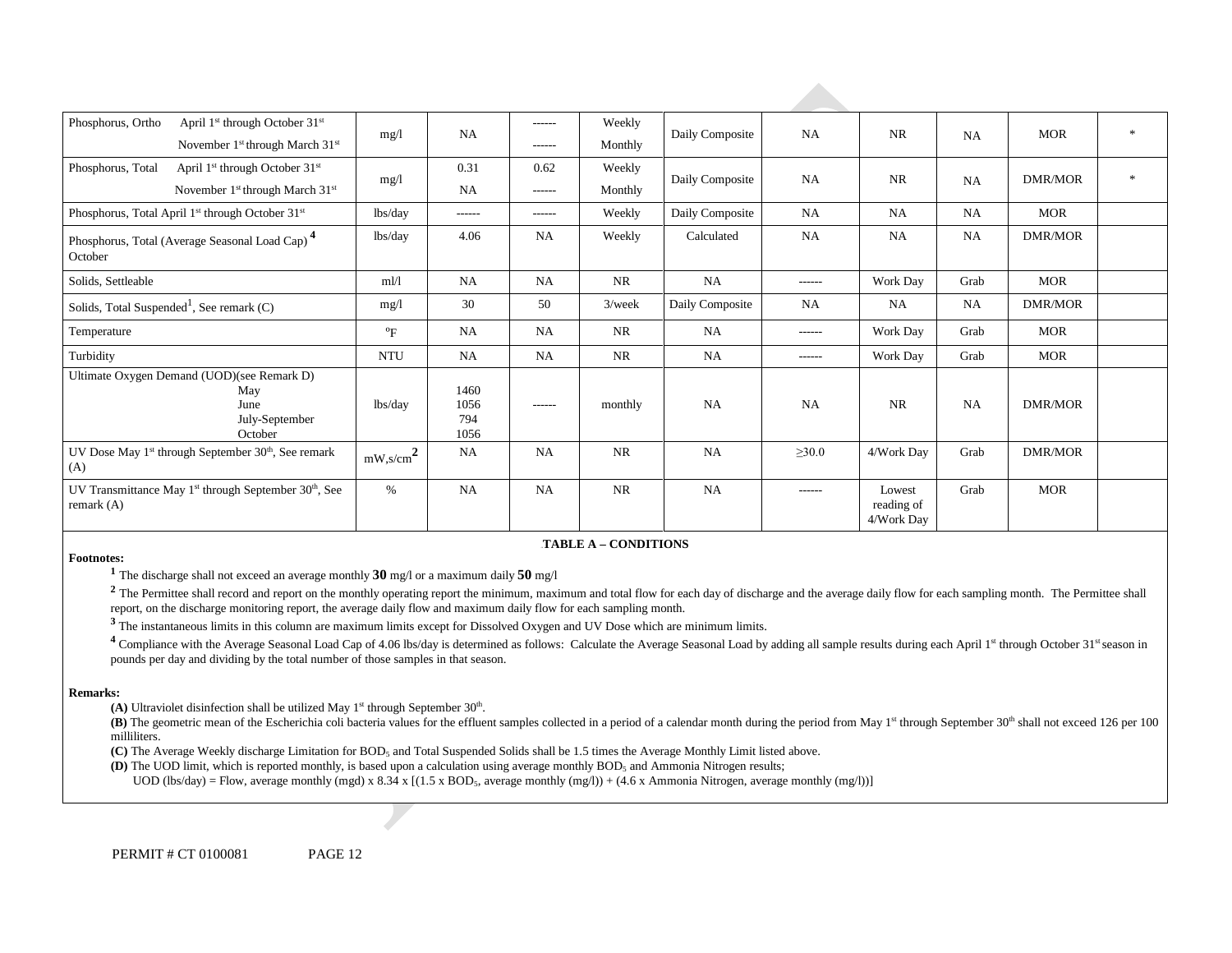### **TABLE B**

| Discharge Serial Number (DSN): 001-1                                                                                                                                                                                                                                                             |                      |                                      | Monitoring Location: K                                     |                         |                              |
|--------------------------------------------------------------------------------------------------------------------------------------------------------------------------------------------------------------------------------------------------------------------------------------------------|----------------------|--------------------------------------|------------------------------------------------------------|-------------------------|------------------------------|
| Wastewater Description: Sanitary Sewage                                                                                                                                                                                                                                                          |                      |                                      |                                                            |                         |                              |
| Monitoring Location Description: Final Effluent                                                                                                                                                                                                                                                  |                      |                                      |                                                            |                         |                              |
| Allocated Zone of Influence (ZOI): 22.39 cfs                                                                                                                                                                                                                                                     |                      |                                      | In-stream Waste Concentration (IWC): 21.66 %               |                         |                              |
|                                                                                                                                                                                                                                                                                                  |                      |                                      | <b>FLOW/TIME BASED MONITORING</b>                          |                         | <b>REPORT</b><br><b>FORM</b> |
| <b>PARAMETER</b>                                                                                                                                                                                                                                                                                 | <b>Units</b>         | Average<br>Monthly<br><b>Minimum</b> | <b>Sample</b><br>Freq.                                     | <b>Sample</b><br>type   |                              |
| Biochemical Oxygen Demand (5 day) Percent Removal <sup>1</sup>                                                                                                                                                                                                                                   | $%$ of<br>Influent   | 85                                   | $3$ /week                                                  | Calculated <sup>2</sup> | <b>DMR</b>                   |
| Solids, Total Suspended Percent Removal <sup>1</sup>                                                                                                                                                                                                                                             | $%$ of<br>Influent   | 85                                   | $3$ /week                                                  | Calculated <sup>2</sup> | <b>DMR</b>                   |
| <b>Footnotes:</b><br><sup>1</sup> The discharge shall be less than or equal to 15% of the average monthly influent BOD <sub>5</sub> and total suspended solids (Table E, Monitoring Location G<br>$2$ Calculated based on the average monthly results described in Table A. Removal efficiency = | TABLE B - CONDITIONS |                                      | Inf.BOD or TSS-Effluent BOD or TSS X 100<br>Inf.BOD or TSS |                         |                              |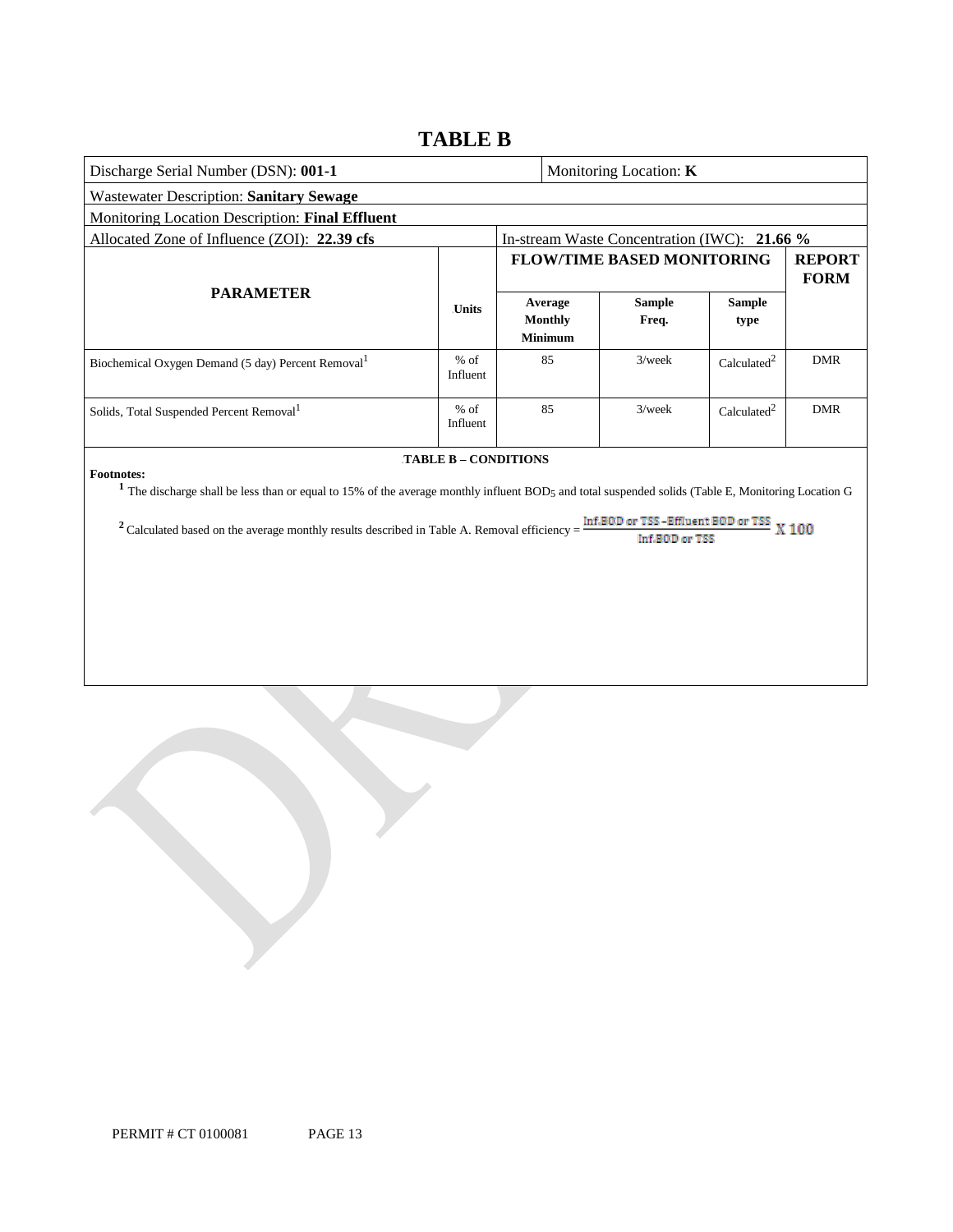| Discharge Serial Number (DSN): 001-1            |                           |                                  |                              | Monitoring Location: T                      |                          |                                                          |
|-------------------------------------------------|---------------------------|----------------------------------|------------------------------|---------------------------------------------|--------------------------|----------------------------------------------------------|
| Wastewater Description: Sanitary Sewage         |                           |                                  |                              |                                             |                          |                                                          |
| Monitoring Location Description: Final Effluent |                           |                                  |                              |                                             |                          |                                                          |
| Allocated Zone of Influence (ZOI): 22.39 cfs    |                           |                                  |                              | In-stream Waste Concentration (IWC): 21.66% |                          |                                                          |
| <b>PARAMETER</b>                                | <b>Units</b>              | <b>Maximum</b><br>Daily<br>Limit | <b>Sampling</b><br>Frequency | <b>Sample</b><br><b>Type</b>                | <b>Reporting</b><br>form | <b>Minimum</b><br><b>Level Analysis</b><br>See Section 6 |
| Aluminum, Total                                 | mg/1                      |                                  | Quarterly                    | Daily Composite                             | <b>ATMR/DMR</b>          | $\frac{1}{2}$                                            |
| Antimony, Total                                 | mg/1                      | $- - - - - -$                    | Quarterly                    | Daily Composite                             | <b>ATMR/DMR</b>          | ×                                                        |
| NOAEL Static 48Hr Acute D. Pulex <sup>1</sup>   | %<br>survival             | $=100%$                          | Quarterly                    | Daily Composite                             | <b>ATMR/DMR</b>          |                                                          |
| NOAEL Static 48Hr Acute Pimephales <sup>1</sup> | $\frac{0}{0}$<br>survival | $=100%$                          | Quarterly                    | Daily Composite                             | <b>ATMR/DMR</b>          |                                                          |
| Arsenic, Total                                  | mg/1                      |                                  | Quarterly                    | Daily Composite                             | <b>ATMR/DMR</b>          | $\frac{1}{2}$                                            |
| Beryllium, Total                                | mg/1                      | $1 - 1 - 1$                      | Quarterly                    | Daily Composite                             | <b>ATMR/DMR</b>          | $\ast$                                                   |
| BOD <sub>5</sub>                                | mg/1                      | ------                           | Quarterly                    | Daily Composite                             | <b>ATMR/DMR</b>          |                                                          |
| Cadmium, Total                                  | mg/1                      |                                  | Quarterly                    | Daily Composite                             | <b>ATMR/DMR</b>          | $\ast$                                                   |
| Chromium, Hexavalent                            | mg/1                      | $- - - - -$                      | Quarterly                    | Daily Composite                             | <b>ATMR/DMR</b>          | $\frac{1}{2}$                                            |
| Chromium, Total                                 | mg/1                      |                                  | Quarterly                    | Daily Composite                             | <b>ATMR/DMR</b>          | $\ast$                                                   |
| Chlorine, Total Residual                        | mg/1                      | $- - - - - -$                    | <b>Quarterly</b>             | Daily Composite                             | <b>ATMR/DMR</b>          | $\frac{1}{2}$                                            |
| Copper, Total                                   | mg/1                      |                                  | Quarterly                    | Daily Composite                             | <b>ATMR/DMR</b>          | $\ast$                                                   |
| Cyanide, Amenable                               | mg/1                      | $- - - - - -$                    | Quarterly                    | Daily Composite                             | <b>ATMR/DMR</b>          |                                                          |
| Cyanide, Total                                  | mg/1                      |                                  | Quarterly                    | Daily Composite                             | <b>ATMR/DMR</b>          | $\ast$                                                   |
| Iron, Total                                     | mg/1                      | $- - - - - -$                    | Quarterly                    | Daily Composite                             | <b>ATMR/DMR</b>          | $\ast$                                                   |
| Lead, Total                                     | mg/1                      |                                  | Quarterly                    | Daily Composite                             | <b>ATMR/DMR</b>          | $\frac{1}{2}$                                            |
| Mercury, Total                                  | mg/1                      | $- - - - - -$                    | Quarterly                    | Daily Composite                             | <b>ATMR/DMR</b>          | $\ast$                                                   |
| Nickel, Total                                   | mg/1                      |                                  | Quarterly                    | Daily Composite                             | <b>ATMR/DMR</b>          | $\frac{1}{2}$                                            |
| Nitrogen, Ammonia (total as N)                  | mg/1                      | ------                           | Quarterly                    | Daily Composite                             | <b>ATMR/DMR</b>          |                                                          |
| Nitrogen, Nitrate, (total as N)                 | mg/1                      |                                  | Quarterly                    | Daily Composite                             | <b>ATMR/DMR</b>          |                                                          |
| Nitrogen, Nitrite, (total as N)                 | mg/1                      |                                  | Quarterly                    | Daily Composite                             | <b>ATMR/DMR</b>          |                                                          |
| Phenols, Total                                  | mg/1                      | $- - - - - -$                    | Quarterly                    | Daily Composite                             | <b>ATMR/DMR</b>          |                                                          |
| Phosphorus, Total                               | mg/1                      |                                  | Quarterly                    | Daily Composite                             | <b>ATMR/DMR</b>          | $\frac{1}{2}$                                            |
| Selenium, Total                                 | mg/1                      | $- - - - - -$                    | Quarterly                    | Daily Composite                             | <b>ATMR/DMR</b>          | $\ast$                                                   |
| Silver, Total                                   | mg/1                      |                                  | Quarterly                    | Daily Composite                             | <b>ATMR/DMR</b>          | $\ast$                                                   |
| Suspended Solids, Total                         | mg/1                      | $- - - - - -$                    | Quarterly                    | Daily Composite                             | <b>ATMR/DMR</b>          |                                                          |
| Thallium, Total                                 | mg/1                      |                                  | Quarterly                    | Daily Composite                             | <b>ATMR/DMR</b>          | $\ast$                                                   |
| Zinc, Total                                     | mg/1                      | -------                          | Quarterly                    | Daily Composite                             | <b>ATMR/DMR</b>          | $\ast$                                                   |

### **TABLE C**

**TABLE C - CONDITIONS** 

Remarks:<sup>1</sup> The results of the Toxicity Tests are recorded in % survival. The Permittee shall report <u>% survival</u> on the DMR based on criteria in Section 6(B) of this permit.

ATMR – Aquatic Toxicity Monitoring Report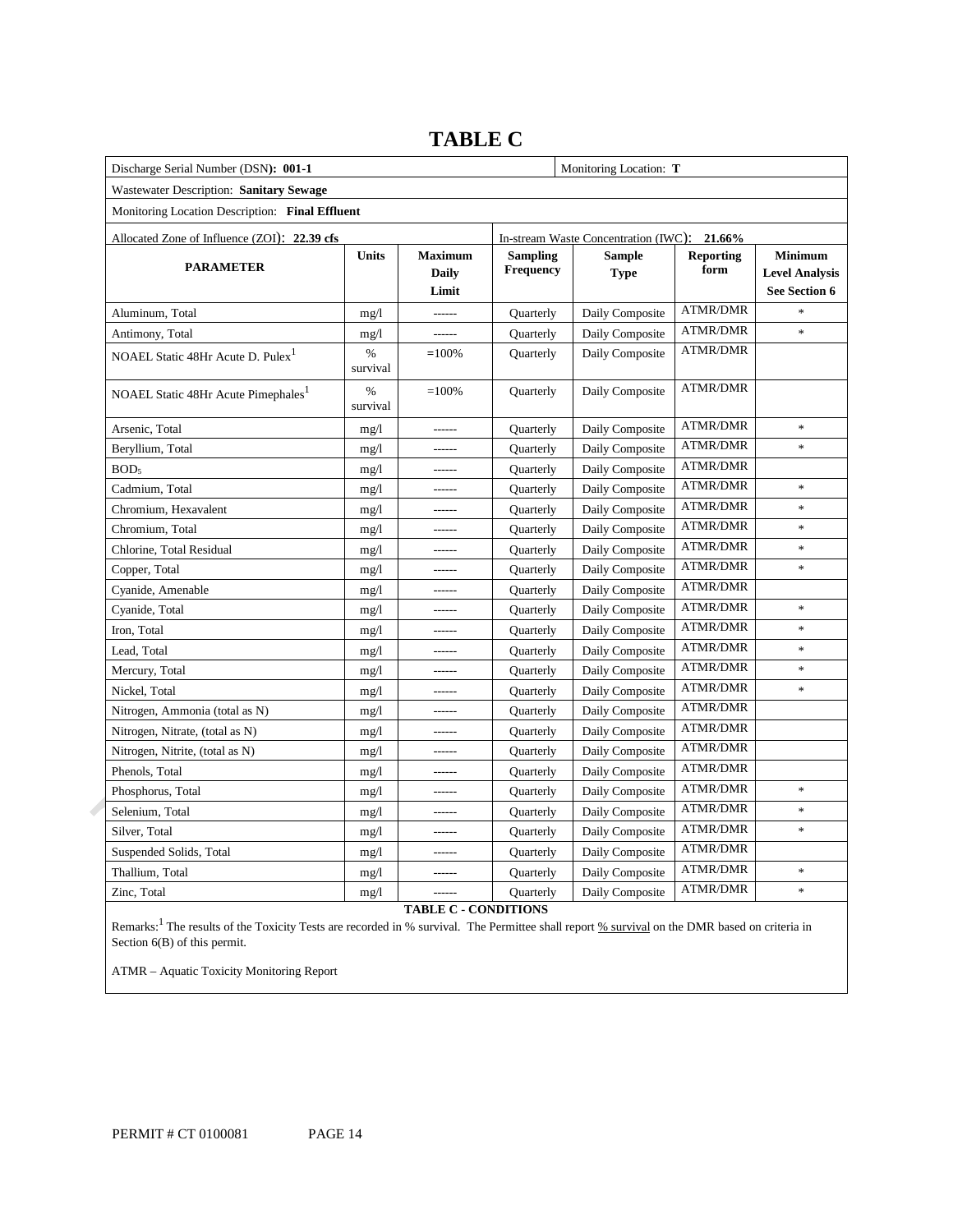### 16B**TABLE D**

| Discharge Serial Number: 001-1<br>Monitoring Location: N |                             |  |                  |                                 |                  |  |
|----------------------------------------------------------|-----------------------------|--|------------------|---------------------------------|------------------|--|
| Wastewater Description: Activated Sludge                 |                             |  |                  |                                 |                  |  |
| Monitoring Location Description: Each Aeration Unit      |                             |  |                  |                                 |                  |  |
| <b>REPORTING FORMAT</b>                                  |                             |  |                  | <b>INSTANTANEOUS MONITORING</b> | <b>REPORTING</b> |  |
| <b>PARAMETER</b>                                         |                             |  | Sample Frequency | Sample Type                     | <b>FORM</b>      |  |
| Oxygen, Dissolved                                        | High & low for each WorkDay |  | 4/Work Day       | Grab                            | <b>MOR</b>       |  |
| Sludge Volume Index                                      | WorkDav                     |  | Grab<br>Work Day |                                 | <b>MOR</b>       |  |
| Mixed Liquor Suspended Solids                            | WorkDay                     |  | Work Day         | Grab                            | <b>MOR</b>       |  |

## 17B**TABLE E**

| Discharge Serial Number: 001-1            |              | Monitoring Location: G                |                                   |                                             |                                           |                              |                                 |
|-------------------------------------------|--------------|---------------------------------------|-----------------------------------|---------------------------------------------|-------------------------------------------|------------------------------|---------------------------------|
| Wastewater Description: Sanitary Sewage   |              |                                       |                                   |                                             |                                           |                              |                                 |
| Monitoring Location Description: Influent |              |                                       |                                   |                                             |                                           |                              |                                 |
| <b>PARAMETER</b>                          | <b>Units</b> | <b>DMR REPORTING</b><br><b>FORMAT</b> |                                   | <b>FLOW/TIME BASED</b><br><b>MONITORING</b> | <b>INSTANTANEOUS</b><br><b>MONITORING</b> |                              | <b>REPORTING</b><br><b>FORM</b> |
|                                           |              |                                       | <b>Sample</b><br><b>Frequency</b> | Sample<br><b>Type</b>                       | <b>Sample</b><br><b>Frequency</b>         | <b>Sample</b><br><b>Type</b> |                                 |
| Biochemical Oxygen Demand (5 day)         | mg/l         | Monthly average                       | $3$ /week                         | Daily Composite                             | NA.                                       | <b>NA</b>                    | DMR/MOR                         |
| Nitrogen, Ammonia (total as N)            | mg/1         |                                       | Monthly                           | Daily Composite                             | NA                                        | NA                           | <b>MOR</b>                      |
| Nitrogen, Nitrate (total as N)            | mg/l         |                                       | Monthly                           | Daily Composite                             | NA                                        | NA                           | <b>MOR</b>                      |
| Nitrogen, Nitrite (total as N)            | mg/l         |                                       | Monthly                           | Daily Composite                             | <b>NA</b>                                 | <b>NA</b>                    | <b>MOR</b>                      |
| Nitrogen, Total Kjeldahl                  | mg/l         |                                       | Monthly                           | Daily Composite                             | <b>NA</b>                                 | <b>NA</b>                    | <b>MOR</b>                      |
| Nitrogen, Total                           | mg/l         |                                       | Monthly                           | Daily Composite                             | NA                                        | NA                           | <b>MOR</b>                      |
| Phosphate, Ortho                          | mg/1         |                                       | Monthly                           | Daily Composite                             | NA                                        | NA                           | <b>MOR</b>                      |
| Phosphorus, Total                         | mg/1         |                                       | Monthly                           | Daily Composite                             | NA                                        | <b>NA</b>                    | <b>MOR</b>                      |
| pH                                        | S.U.         |                                       | <b>NA</b>                         | <b>NA</b>                                   | Work Day                                  | Grab                         | <b>MOR</b>                      |
| Solids, Total Suspended                   | mg/1         | Monthly average                       | $3$ /week                         | Daily Composite                             | <b>NA</b>                                 | <b>NA</b>                    | DMR/MOR                         |
| Temperature                               | $\mathrm{P}$ |                                       | NA                                | <b>NA</b>                                   | Work Day                                  | Grab                         | <b>MOR</b>                      |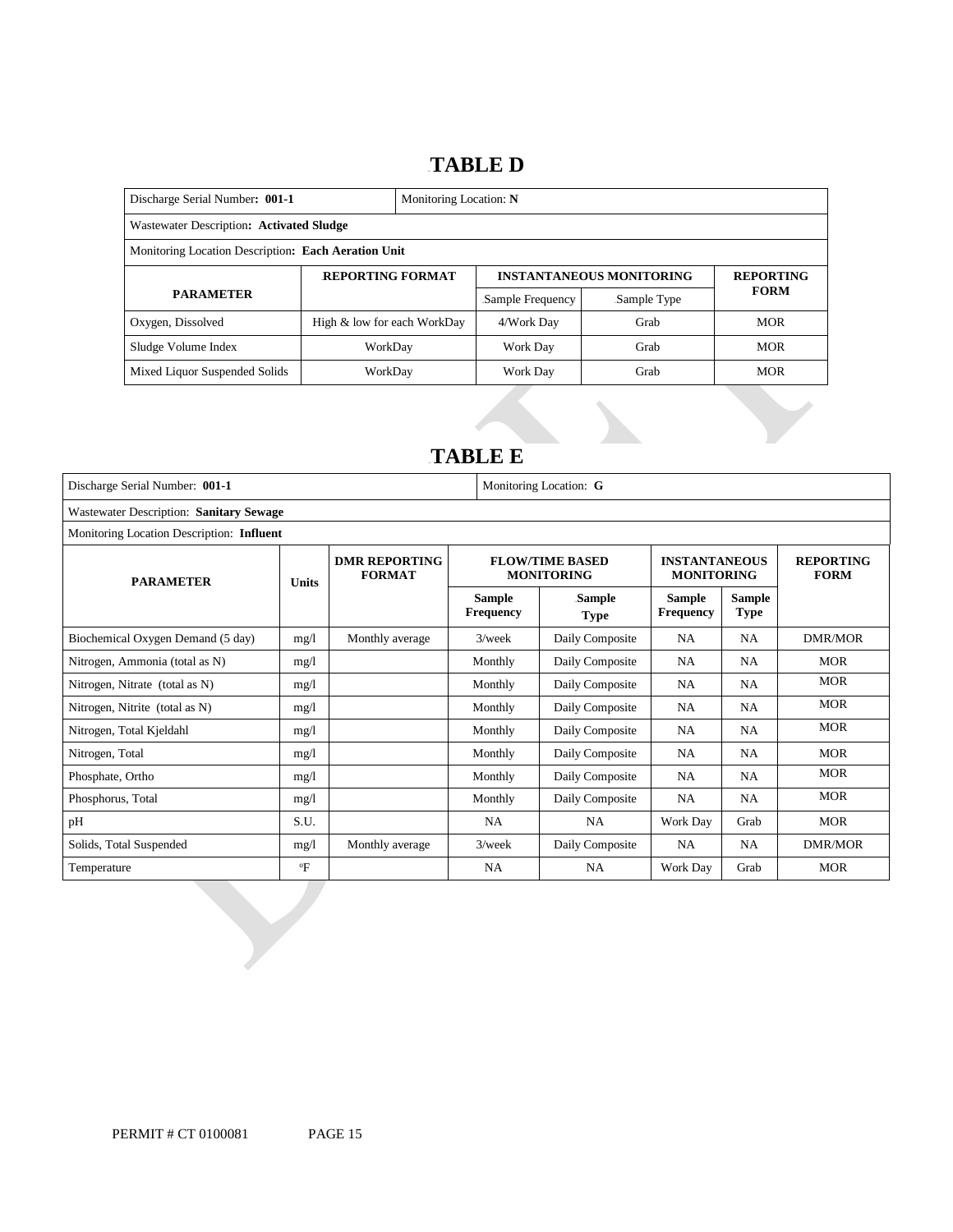### **TABLE F**

| Discharge Serial Number: 001-1<br>Monitoring Location: P              |              |                                   |                            |                                             |                                           |                                 |            |
|-----------------------------------------------------------------------|--------------|-----------------------------------|----------------------------|---------------------------------------------|-------------------------------------------|---------------------------------|------------|
| Wastewater Description: Primary Effluent                              |              |                                   |                            |                                             |                                           |                                 |            |
| Monitoring Location Description: Primary Sedimentation Basin Effluent |              |                                   |                            |                                             |                                           |                                 |            |
| <b>PARAMETER</b>                                                      | <b>Units</b> | <b>REPORTING</b><br><b>FORMAT</b> |                            | <b>TIME/FLOW BASED</b><br><b>MONITORING</b> | <b>INSTANTANEOUS</b><br><b>MONITORING</b> | <b>REPORTING</b><br><b>FORM</b> |            |
|                                                                       |              |                                   | <b>Sample</b><br>Frequency | <b>Sample</b><br><b>Type</b>                | <b>Sample</b><br><b>Frequency</b>         | Sample type                     |            |
| Alkalinity, Total                                                     | mg/1         |                                   | <b>NA</b>                  | <b>NA</b>                                   | Monthly                                   | Grab                            | <b>MOR</b> |
| Biochemical Oxygen Demand (5 day)                                     | mg/1         | Monthly average                   | Weekly                     | Composite                                   | NA                                        | NA                              | <b>MOR</b> |
| Nitrogen, Ammonia (total as N)                                        | mg/1         |                                   | Monthly                    | Composite                                   | NA                                        | NA                              | <b>MOR</b> |
| Nitrogen, Nitrate (total as N)                                        | mg/1         |                                   | Monthly                    | Composite                                   | <b>NA</b>                                 | <b>NA</b>                       | <b>MOR</b> |
| Nitrogen, Nitrite (total as N)                                        | mg/1         |                                   | Monthly                    | Composite                                   | NA                                        | <b>NA</b>                       | <b>MOR</b> |
| Nitrogen, Total Kjeldahl                                              | mg/1         |                                   | Monthly                    | Composite                                   | NA                                        | <b>NA</b>                       | <b>MOR</b> |
| Nitrogen, Total                                                       | mg/1         |                                   | Monthly                    | Composite                                   | NA                                        | <b>NA</b>                       | <b>MOR</b> |
| Phosphate, Ortho                                                      | mg/1         |                                   | Monthly                    | Composite                                   | NA                                        | <b>NA</b>                       | <b>MOR</b> |
| Phosphorus, Total                                                     | mg/1         |                                   | Monthly                    | Composite                                   | NA                                        | <b>NA</b>                       | <b>MOR</b> |
| pH                                                                    | S.U.         |                                   | NA                         | NA                                          | Monthly                                   | Grab                            | <b>MOR</b> |
| Solids, Total Suspended                                               | mg/l         | Monthly average                   | Weekly                     | Composite                                   | NA                                        | NA                              | <b>MOR</b> |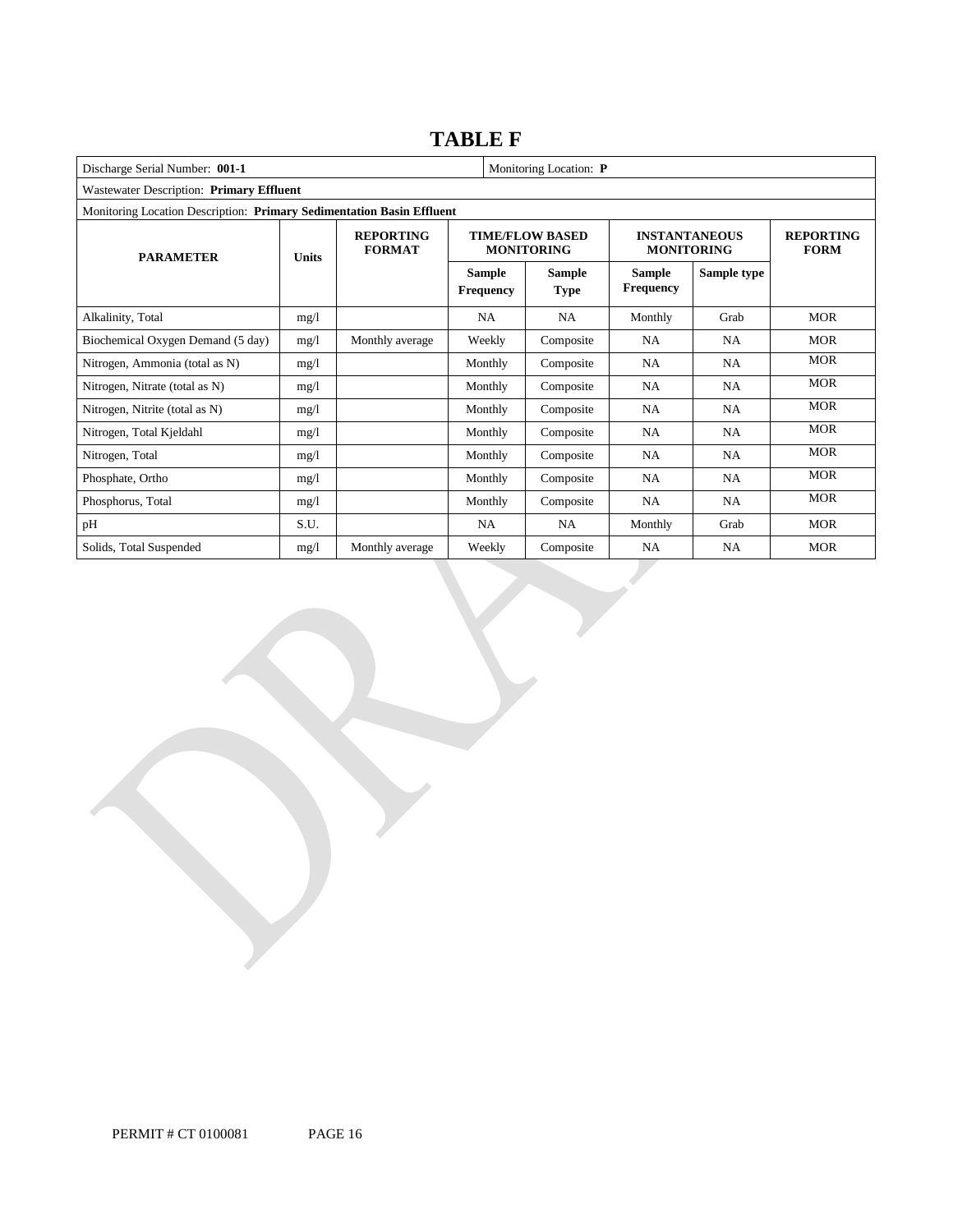| Discharge Serial Number: 001-1                      | Monitoring Location: SL           |                       |            |  |  |
|-----------------------------------------------------|-----------------------------------|-----------------------|------------|--|--|
| Wastewater Description: Digester Sludge             |                                   |                       |            |  |  |
| Monitoring Location Description: At sludge draw off |                                   |                       |            |  |  |
| <b>PARAMETER</b>                                    | <b>INSTANTANEOUS MONITORING</b>   | <b>REPORTING FORM</b> |            |  |  |
|                                                     | <b>Units</b><br>Grab Sample Freq. |                       |            |  |  |
| Arsenic, Total                                      | mg/kg                             | Quarterly             | <b>DMR</b> |  |  |
| Beryllium, Total                                    | mg/kg                             | Quarterly             | <b>DMR</b> |  |  |
| Cadmium, Total                                      | mg/kg                             | <b>Quarterly</b>      | <b>DMR</b> |  |  |
| Chromium, Total                                     | mg/kg                             | Quarterly             | <b>DMR</b> |  |  |
| Copper, Total                                       | mg/kg                             | Quarterly             | <b>DMR</b> |  |  |
| Lead, Total                                         | mg/kg                             | <b>Quarterly</b>      | <b>DMR</b> |  |  |
| Mercury, Total                                      | mg/kg                             | <b>Quarterly</b>      | <b>DMR</b> |  |  |
| Nickel, Total                                       | mg/kg                             | Quarterly             | <b>DMR</b> |  |  |
| Nitrogen, Ammonia *                                 | mg/kg                             | <b>Quarterly</b>      | $DMR*$     |  |  |
| Nitrogen, Nitrate (total as N) *                    | mg/kg                             | Quarterly             | $DMR*$     |  |  |
| Nitrogen, Organic *                                 | mg/kg                             | Quarterly             | $DMR*$     |  |  |
| Nitrogen, Nitrite (total as N) *                    | mg/kg                             | Quarterly             | $DMR*$     |  |  |
| Nitrogen, Total *                                   | mg/kg                             | <b>Quarterly</b>      | $DMR*$     |  |  |
| pH *                                                | S.U.                              | <b>Quarterly</b>      | $DMR*$     |  |  |
| Polychlorinated Biphenyls                           | mg/kg                             | Quarterly             | <b>DMR</b> |  |  |
| Solids, Fixed                                       | $\%$                              | <b>Quarterly</b>      | <b>DMR</b> |  |  |
| Solids, Total                                       | $\%$                              | <b>Quarterly</b>      | <b>DMR</b> |  |  |
| Solids, Volatile                                    | $\%$                              | <b>Quarterly</b>      | <b>DMR</b> |  |  |
| Zinc, Total                                         | mg/kg                             | <b>Quarterly</b>      | <b>DMR</b> |  |  |

### **TABLE G**

### **(\*) required for composting or land application only**

 Testing for inorganic pollutants shall follow "Test Methods for Evaluating Solid Waste, Physical/Chemical Methods", EPA Publication SW-846 as updated and/or revised.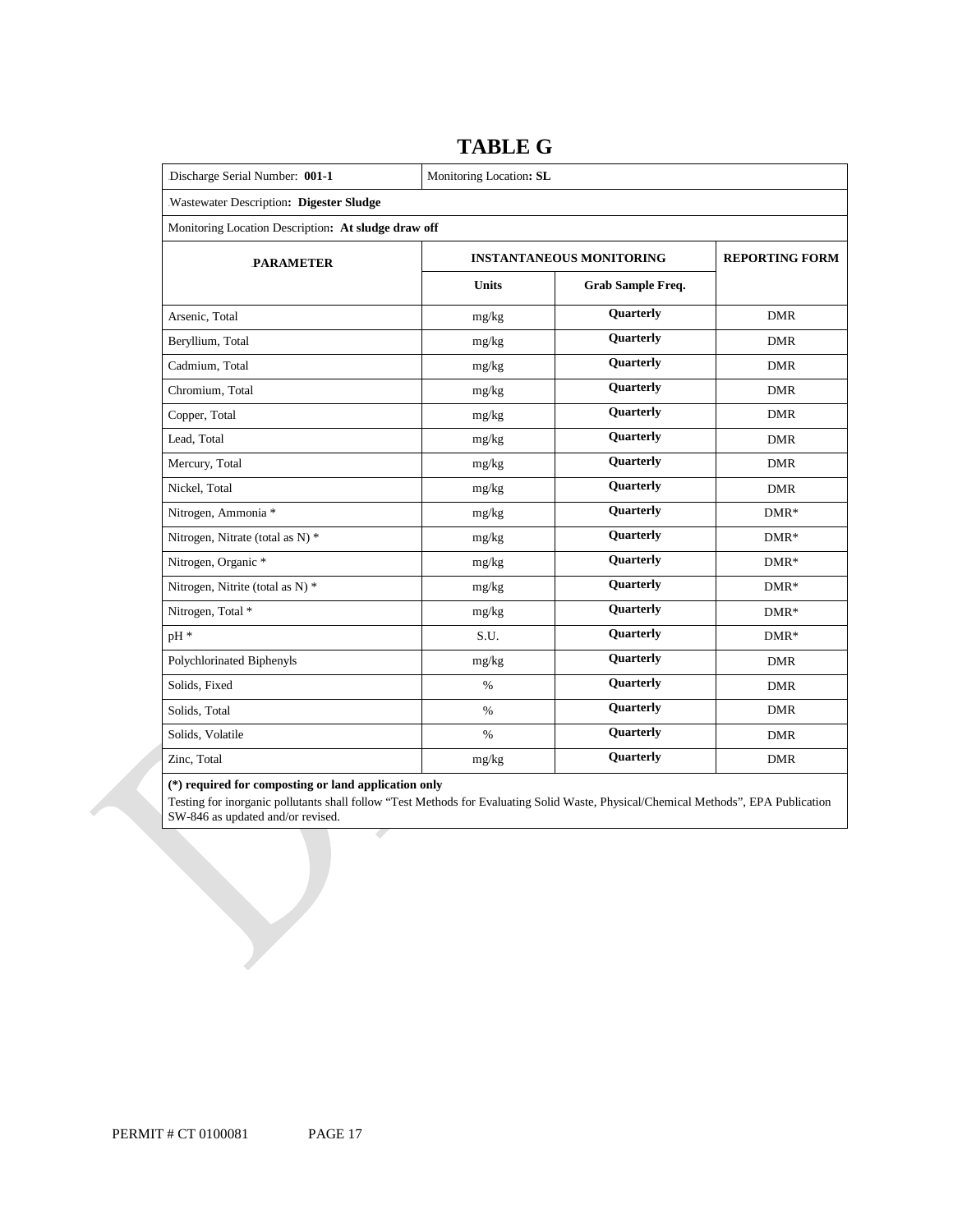### 18B**TABLE H**

| Discharge Serial Number: 001-1                                 | Monitoring Location: L                  |                       |            |  |  |
|----------------------------------------------------------------|-----------------------------------------|-----------------------|------------|--|--|
|                                                                | Wastewater Description: Digested sludge |                       |            |  |  |
| Monitoring Location Description: Each Anaerobic Digestion Unit |                                         |                       |            |  |  |
|                                                                | <b>INSTANTANEOUS MONITORING</b>         | <b>REPORTING FORM</b> |            |  |  |
| <b>PARAMETER</b>                                               | Sample Frequency                        | Sample Type           |            |  |  |
| Temperature                                                    | Weekly                                  | Grab                  | <b>MOR</b> |  |  |
| Alkalinity                                                     | Weekly                                  | Grab                  | <b>MOR</b> |  |  |
| Volatile Acids                                                 | Weekly                                  | Grab                  | <b>MOR</b> |  |  |
| pH                                                             | Weekly                                  | Grab                  | <b>MOR</b> |  |  |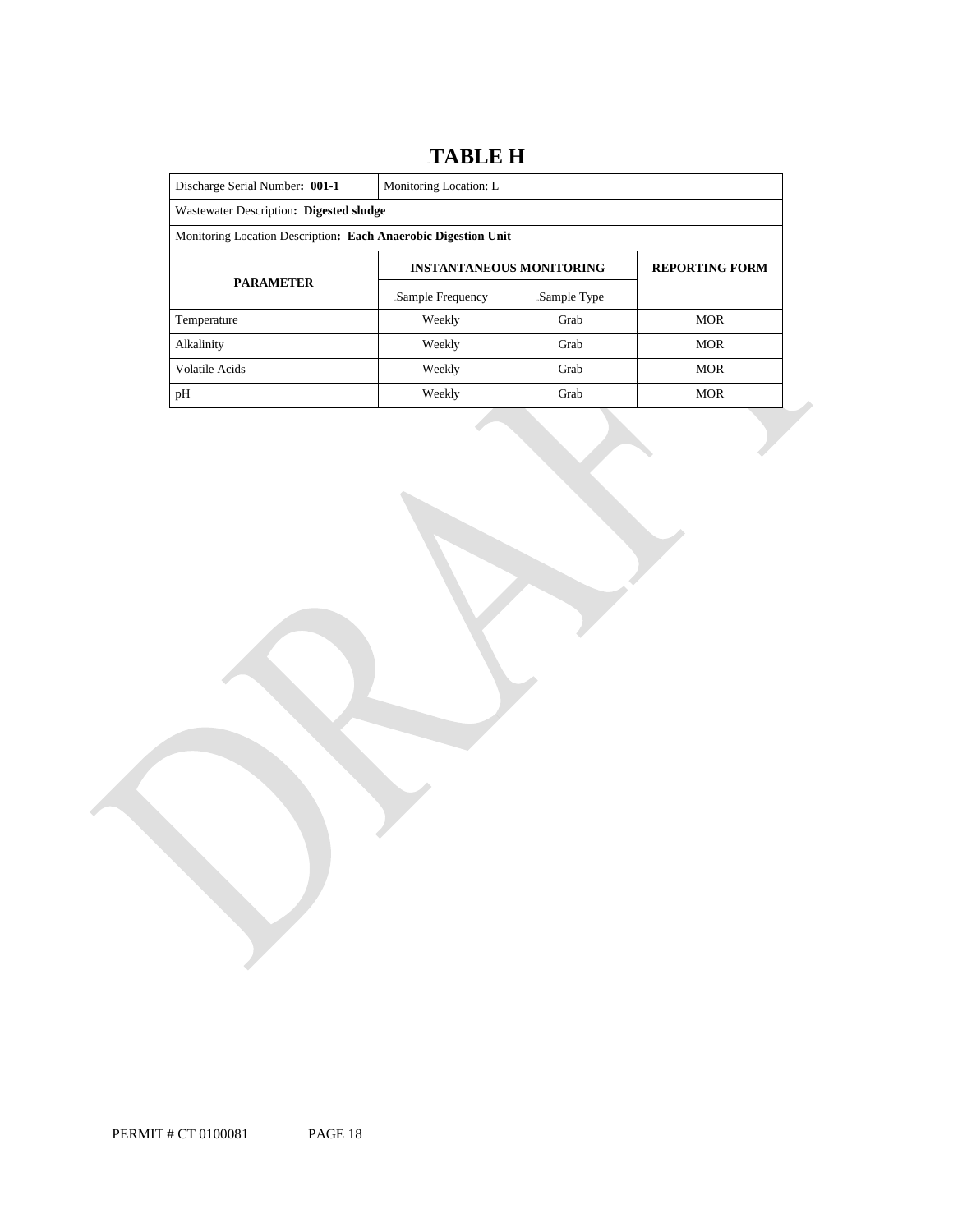# ATTACHMENT 2

## MONTHLY OPERATING REPORT FORM

PERMIT # CT 0100081 PAGE 19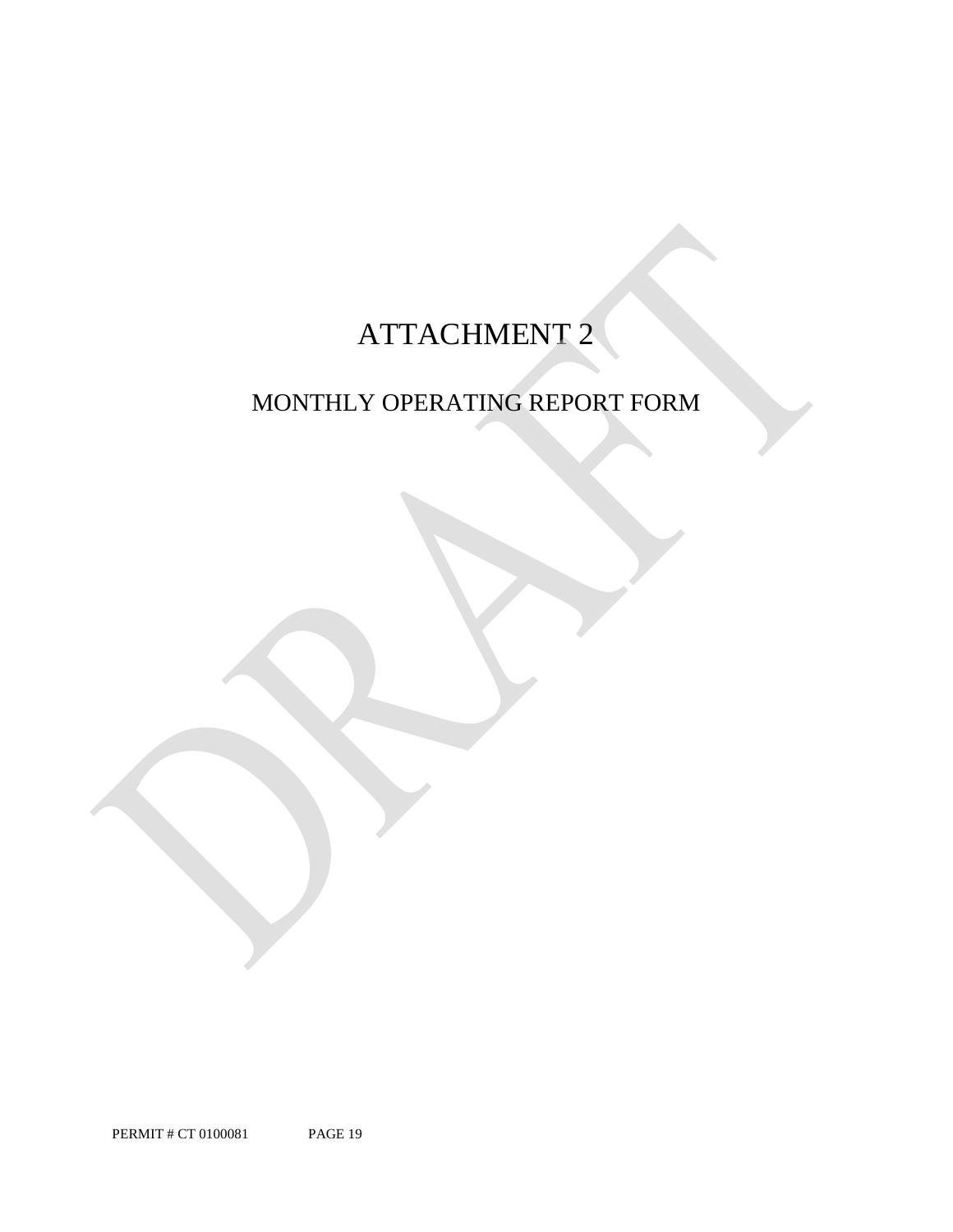## **DATA TRACKING AND TECHNICAL FACT SHEET**

**Permittee**: Town of Cheshire

### **PERMIT, ADDRESS, AND FACILITY DATA**

**PERMIT #:** CT0100081 **APPLICATION #:** 201702415 **FACILITY ID.** 025-001

| <b>Mailing Address:</b>                       |                                                                                              | <b>Location Address:</b> |                                     |        |           |
|-----------------------------------------------|----------------------------------------------------------------------------------------------|--------------------------|-------------------------------------|--------|-----------|
| Street: 84 South Main St.                     |                                                                                              | Street:                  | 1325 Cheshire St.                   |        |           |
| City: Cheshire                                | ST: CT Zip: 06410                                                                            | City:<br>Cheshire        |                                     | ST: CT | Zip:06410 |
| <b>Contact Name:</b> Dennis Dievert           |                                                                                              |                          | <b>Contact Name:</b> Dennis Dievert |        |           |
| Phone No.:                                    | $(203)$ 271-6650                                                                             | Phone No.:               | $(203)$ 271-6650                    |        |           |
|                                               |                                                                                              |                          | <b>DMR</b> Contact Dennis Dievert   |        |           |
|                                               |                                                                                              | email address:           | ddievert@cheshirect.org             |        |           |
| PERMIT INFORMATION                            |                                                                                              |                          |                                     |        |           |
|                                               | <b>DURATION</b> 5 YEAR $X$ 10 YEAR $\_\$ 30 YEAR                                             |                          |                                     |        |           |
|                                               | <b>TYPE</b> New Reissuance $X$ Modification $\blacksquare$                                   |                          |                                     |        |           |
|                                               | <b>CATEGORIZATION POINT (X) NON-POINT () GIS #</b>                                           |                          |                                     |        |           |
| NPDES $(X)$                                   | PRETREAT ()<br>GROUND WATER (UIC) () GROUND WATER (OTHER) ()                                 |                          |                                     |        |           |
|                                               | NPDES MAJOR (MA) $X$                                                                         |                          |                                     |        |           |
|                                               | NPDES SIGNIFICANT MINOR or PRETREAT SIU (SI)                                                 |                          |                                     |        |           |
|                                               | NPDES or PRETREATMENT MINOR (MI)                                                             |                          |                                     |        |           |
|                                               | <b>COMPLIANCE SCHEDULE</b> YES_<br>NO X                                                      |                          |                                     |        |           |
|                                               | POLLUTION PREVENTION _____ TREATMENT REQUIREMENT __                                          |                          |                                     |        |           |
|                                               | WATER QUALITY REQUIREMENT ________OTHER ____                                                 |                          |                                     |        |           |
| <b>OWNERSHIP CODE</b>                         |                                                                                              |                          |                                     |        |           |
|                                               | Private Federal State Municipal (town only) X                                                |                          | Other public                        |        |           |
|                                               | <b>DEEP STAFF ENGINEER</b> Steve Muollo <b>DATE DRAFTED:</b> April 24, 2017                  |                          |                                     |        |           |
| <u>PERMIT FEES</u>                            |                                                                                              |                          |                                     |        |           |
| Discharge Code                                | <b>DSN Number</b><br>Annual Fee                                                              |                          |                                     |        |           |
| 111000c                                       | $001-1$<br>\$2,367.50                                                                        |                          |                                     |        |           |
|                                               |                                                                                              |                          |                                     |        |           |
| <b>FOR NPDES DISCHARGES</b>                   |                                                                                              |                          |                                     |        |           |
|                                               | Drainage Basin Code: 5200 Water Quality Classification Goal: B Segment: Quinnipiac River -04 |                          |                                     |        |           |
|                                               | NATURE OF BUSINESS GENERATING DISCHARGE                                                      |                          |                                     |        |           |
| <i>Montainal Canitain</i> , Course Treaturent |                                                                                              |                          |                                     |        |           |

*Municipal Sanitary Sewage Treatment* 

### *PROCESS AND TREATMENT DESCRIPTION (by DSN)*

*001-1: Secondary Biological Treatment (Nitrification), Filtration (Denitrification), Chemical Phosphorus Removal with Filtration, and Ultraviolet Light Disinfection.* 

### *RESOURCES USED TO DRAFT PERMIT*

 *\_\_ Federal Effluent Limitation Guideline 40CFR 133 Secondary Treatment Category*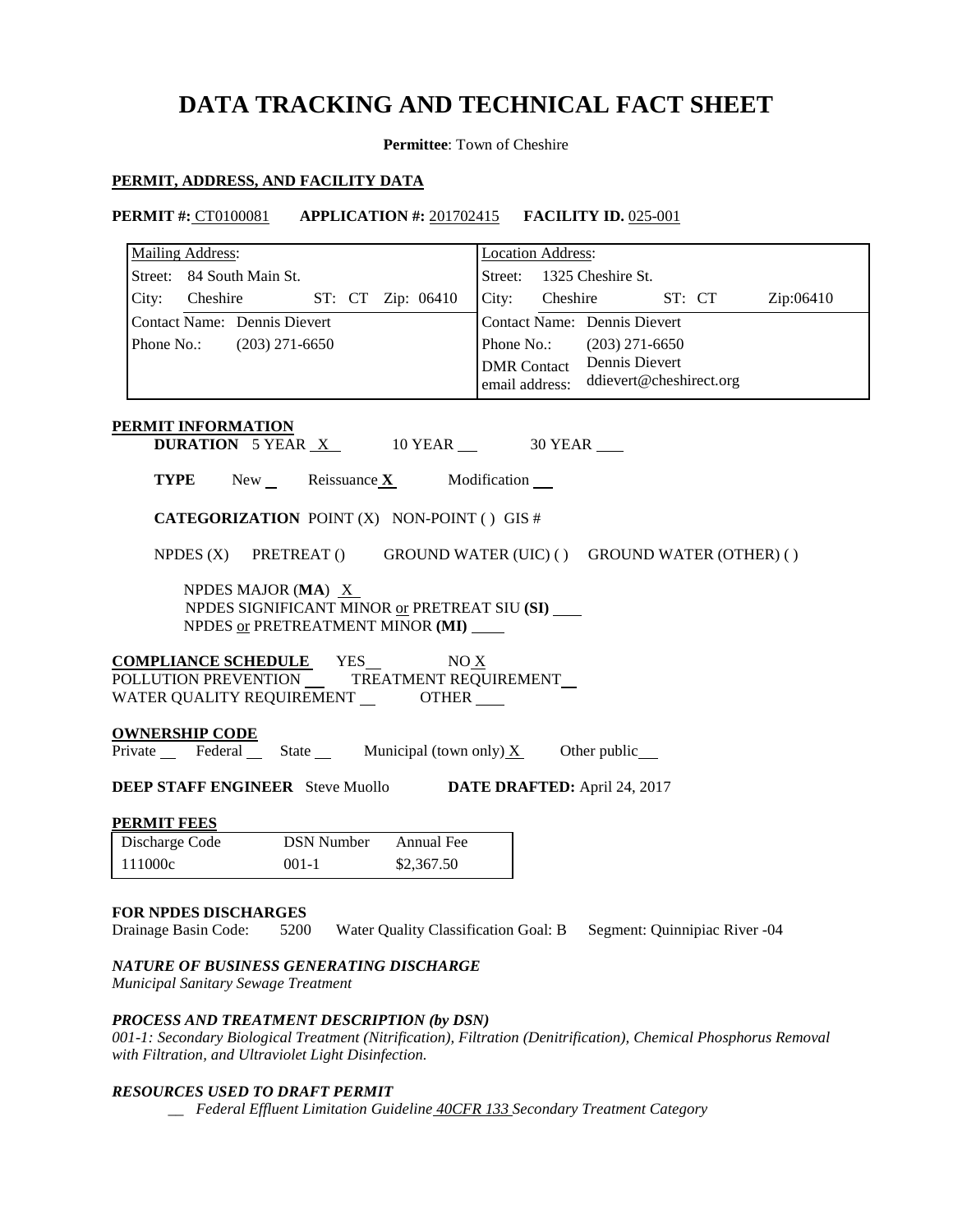- *\_\_ Performance Standards*
- *Federal Development Document* 
	- *name of category*
- *X Department File Information*
- *X Connecticut Water Quality Standards*
- *X Anti-degradation Policy*
- *Coastal Management Consistency Review Form*
- *Other - Explain*

### *BASIS FOR LIMITATIONS, STANDARDS OR CONDITIONS*

- *X Secondary Treatment (Section 22a-430-4(r) of the Regulations of Connecticut State Agencies)*
- *X Case-by-Case Determination (See Other Comments)*
- *X In order to meet in-stream water quality (See General Comments)*
- *Anti-degradation policy*

### *GENERAL COMMENTS*

 *1325 Cheshire Street, Cheshire, CT. The facility is designed to treat and discharge up to 4.0 million gallons a day of effluent into the Quinnipiac River. The facility currently uses advanced treatment with denitrification and UV Energy and Environmental Protection has issued the Town of Cheshire a permit for the discharge from this facility.*  determination to approve The Town of Cheshire's application and has prepared a draft permit consistent with that  $determination.$ *The Town of Cheshire ("Permittee") operates a municipal water pollution control facility ("the facility") located at disinfection to treat effluent before being discharged. Pursuant to Conn. Gen. Stat. § 22a-430, the Department of The Town of Cheshire has submitted an application to renew its permit. The Department has made a tentative* 

*The most significant change from the current permit is an increased aluminum monitoring frequency to be consistent with the most recent CT Water Quality Standards. Weekly monitoring (during the phosphorus removal season) and monthly monitoring (remainder of the year) for aluminum has been added to Table A so that Aluminum toxicity may evaluated.* 

### *SPECIFIC REQUIREMENTS OR REVISIONS*

**Evaluation and Implementation Review provisions of such Standards.** *The Department reviewed the application for consistency with Connecticut's Water Quality Standards and determined that with the limits in the draft permit, including those discussed below, that the draft permit is consistent with maintenance and protection of water quality in accordance with the Tier I Anti-degradation* 

 *Connecticut Water Quality Standards and criteria, pursuant to 40 CFR 122.44(d). Discharge monitoring data was consumption only) criteria, considering the zone of influence allocated to the facility where appropriate. In addition to this review, the statistical procedures outlined in the EPA Technical Support Document for Water Quality-based the permit at this time. The need for inclusion of water quality based discharge limitations in this permit was evaluated consistent with evaluated for consistency with the available aquatic life criteria (acute and chronic) and human health (fish Toxics Control (EPA/505/2-90-001) were employed to calculate the need for such limits. Comparison of the attached monitoring data and its inherent variability with the calculated water quality based limits indicates a statistical probability of exceeding such limits. Therefore, water quality based limits for ammonia were included in* 

*the permit at this time. A limit has been continued in this permit to limit the phosphorus load this discharge is permitted for:* 

*Phosphorus Permitting Approach*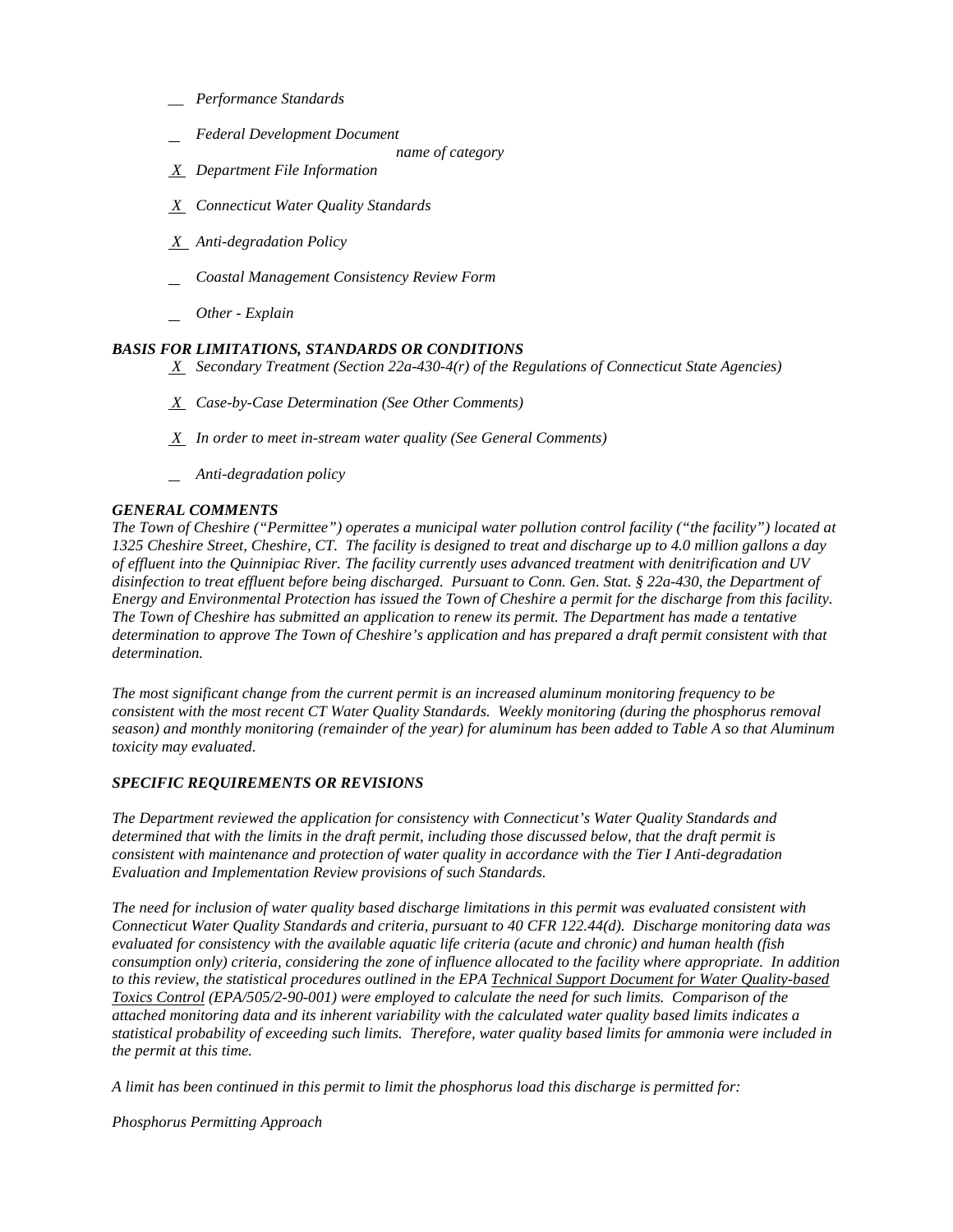*water body segments have been identified on Connecticut's List of Waters Not Meeting Water Quality Standards Phosphorus is a naturally occurring element that is essential to support plant growth. When present in excessive amounts, phosphorus can impair both aquatic life and recreational use of Connecticut's water resources. Excess nutrient enrichment is a serious threat to water quality in Connecticut. Excessive loading of phosphorus to surface waters as a result of discharges from wastewater treatment plants or nonpoint sources such as runoff from urban and agricultural lands, can lead to algal blooms, including blooms of noxious blue green algae, reduction in water clarity, and in extreme cases depletion of oxygen, fish kills, and other impairments to aquatic life. Currently, 21 where nutrient enrichment is a contributing cause of the impairment.* 

 *phosphorus limits in non-tidal freshwater for industrial and municipal water pollution control facilities (WPCFs) national pollutant discharge elimination system (NPDES) permits. The Connecticut Water Quality Standards (WQS) do not include numeric criteria for nutrients but rather incorporate narrative standards and criteria for nutrients. These narrative policy statements direct the Connecticut Department of Environmental Protection to impose discharge limitations or other reasonable controls on point and nonpoint sources to support maintenance or attainment of designated uses. In the absence of numeric criteria for phosphorus, the Department has developed an interim nutrient management strategy for freshwater non-tidal streams based on the narrative policy statements in the WQS to meet the pressing need to issue NPDES permits and be protective of the environment. The strategy includes methods that focus on phosphorus because it is the primary limiting nutrient in freshwater systems. These methods were approved by the United States Environmental Protection (EPA) in their letter dated October 26, 2010 as an interim strategy to establish water quality based* 

 *advancement in the level of phosphorus control that is expected to meet all freshwater designated uses. The The method in the interim strategy uses best available science to identify phosphorus enrichment levels in waste receiving rivers and streams that adequately support aquatic life uses. The methodology focuses on algal communities as the key aquatic life nutrient response variable and phosphorus enrichment factors that represent significant changes in communities based on data collected statewide. Ongoing work is currently being conducted to refine the approach through additional data collection and by expanding the methodology to include non-waste receiving streams. It is expected that the ongoing work will lead to numeric nutrient criteria for all freshwater rivers and streams in the next WQS review cycle. The current approach provides for a major statewide adaptive nature of Connecticut's strategy allows for revisions to permit limits in future permit cycles without delaying action that we know needs to be taken today.* 

 *seasonal phosphorus mass load per unit area of watershed contributing flow to the point of assessment. The current approach follows a watershed based framework incorporating many of the elements from the U.S. EPA Watershed –Based National Pollutant Discharge Elimination System (NPDES) Permitting Technical Guidance (2007). Consistent with the 2007 Guidance, the approach "explicitly considers the impact of multiple pollutant sources and stressors, including nonpoint source contributions, when developing point source permits". Expected current conditions are based on the probability of excess phosphorus export from land cover and municipal and industrial facilities in the upstream drainage basin. Connecticut's policy for phosphorus management is translated into a numeric expression through geo-spatial and statistical analyses that determines the maximum acceptable* 

*conditions and impacts to aquatic life uses. The goal of the interim strategy is to achieve or maintain an enrichment factor (EF) of 8.4 or below throughout a watershed. An EF is representative of the amount of anthropogenic phosphorus loading to river and streams. It is calculated by dividing the current total seasonal phosphorus load by a modeled total phosphorus load under complete forested conditions at a particular point along the river. An enrichment factor is representative of the amount of anthropogenic phosphorus loading to rivers and streams. The goal of an 8.4 enrichment factor represents a threshold at which a significant change is seen in the algal communities indicating highly enriched* 

phosphorus is more likely to be taken up by sediment and biomass because of low flow and warmer conditions.  *considered normal use of the land recognizing that humans are part of the environment. conditions and impacts to aquatic life uses. The analysis was conducted using benthic algae collected in rivers and streams throughout CT under varying enrichment conditions. The approach targets the critical 'growing' season (April through October) when*  During winter months aquatic plants are dormant and flows are higher providing constant flushing of phosphorus *through aquatic systems with a less likely chance that it will settle out into the sediment. Limiting the phosphorus export from industrial and municipal facilities offers a targeted management strategy for achieving aquatic life designated uses within a waterbody. The export of some phosphorus from facilities and other land sources is*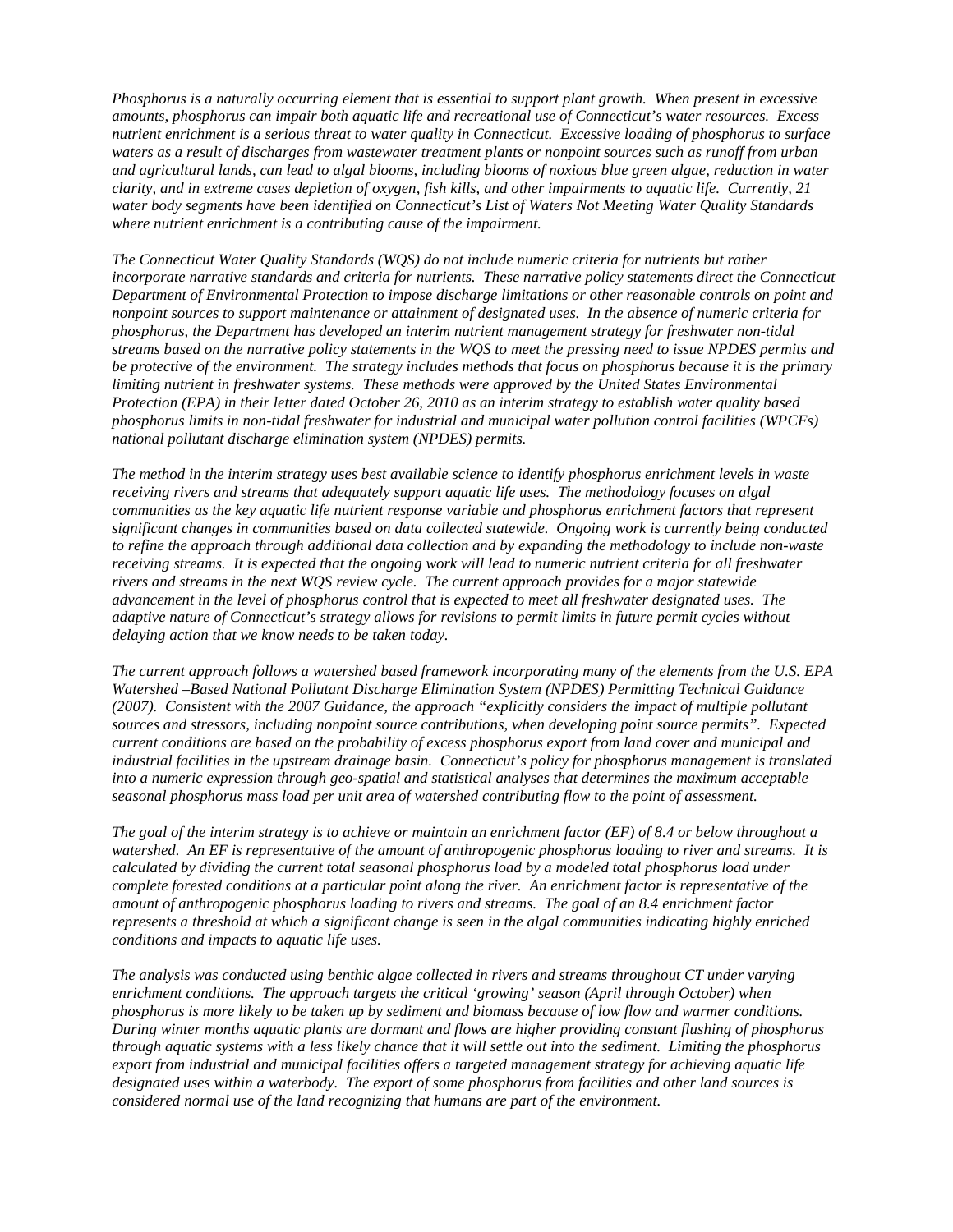*current degree of enrichment of the receiving water body at the point of discharge and the facilities contribution to the total watershed enrichment at the point of discharge. Town of Cheshire WPCF Permit Requirements A seasonal load was established by the Department for each facility discharging to non-tidal waters based on the* 

 *phosphorus into the river. The facilities discharging to the river include: Southington WPCF, Cheshire WPCF,*  river. *A nutrient watershed analysis was conducted for the Quinnipiac river watershed below facilities discharging Meriden WPCF and Wallingford WPCF. The seasonal (April 1<sup>st</sup> through October 31<sup>st</sup>) nutrient loading from each facility discharging to the watershed was reduced to achieve an enrichment factor of 8.4 or lower throughout the* 

river.<br>The current enrichment factor at the Cheshire WPCF discharge is 6.6. The final proposed seasonal load allocation  *for the Cheshire WPCF is 4.06 lbs/day. This load equates to a proposed treatment performance level of 0.2 mg/L multiplied by the average seasonal flow of 2.43 MGD. When this strategy is fully implemented by combining reductions at all facilities located in the same watershed, the NPDES load in the Quinnipiac River will be reduced by 93.4%. Federal regulations at 40 CFR 122.44(d) indicate that permit issuers are required to determine whether a given* 

in the attainment and maintenance of all designated uses for the water body when the strategy is fully implemented.<br>If the Department develops numeric criteria in the future, or it is found that the current limit under the *stringent water quality goal. point source discharge causes, has the reasonable potential to cause, or contributes to an in-stream excursion above a narrative or numeric criteria within a State water quality standard after consideration of existing controls on point and non-point sources of pollution. If a discharge is found to cause an excursion of a numeric or narrative state water quality criterion, NPDES regulations implementing section 301(b)(1)(C) of the Clean Water Act provide that a permit must contain effluent limits as necessary to achieve state water quality standards. The limit in the permit and the strategy are consistent with the narrative policy statements in the CT WQS and are expected to result* not sufficient to achieve designated uses, the goal will be modified and the WPCF will be expected to meet the more

*Translating the average performance level of 4.06 lbs/day into enforceable permit limits requires consideration of effluent variability and frequency of monitoring in order to comply with federal permitting regulations. The procedure used is as follows:* 

*1. Consider the proposed treatment performance level (0.2 mg/L) to be equivalent to the Long Term Average (LTA)* 

*2. Calculate the Maximum Daily Limit by multiplying the LTA by the 99th percentile LTA Multiplier appearing in Table 5-2 of the Technical Support Document (page 103 of EPA/505/2-90-001) corresponding to a CV of 0.6% to account for effluent variability:* 

 *Maximum Daily Limit: 0.2 mg/L \* 3.11 = 0.62 mg/L* 

*3. Calculate the Average Monthly Limit by multiplying the LTA by the 95th percentile LTA Multiplier appearing in Table 5-2 of the Technical Support Document corresponding to a CV of 0.6% to account for effluent variability and either n=4 samples/month or n=10 samples/month as appropriate for the facility to account for the precision of estimating the true monthly average based on an average for the days the effluent was sampled:* 

 *Average Monthly Limit: 0.2 mg/L X 1.55 = 0.31 mg/L* 

*Average Daily Load = 4.06 lbs/day Maximum Daily Limit = 0.62 mg/L Average Monthly Limit = 0.31 mg/L* **]**  *Summary of Limits for Cheshire WPCF Total Seasonal Load = (4.06 lbs/day \* 214 Days/Season) = 869 lbs/season* 

With respect to the foregoing summary of limits, it should be noted that compliance with the Maximum Daily Limit *or the Average Monthly Limit during the time the seasonal load limit is calculated will not ensure compliance with the Total Seasonal Load limit. For example, if the Permittee discharged phosphorus at the maximum permitted by*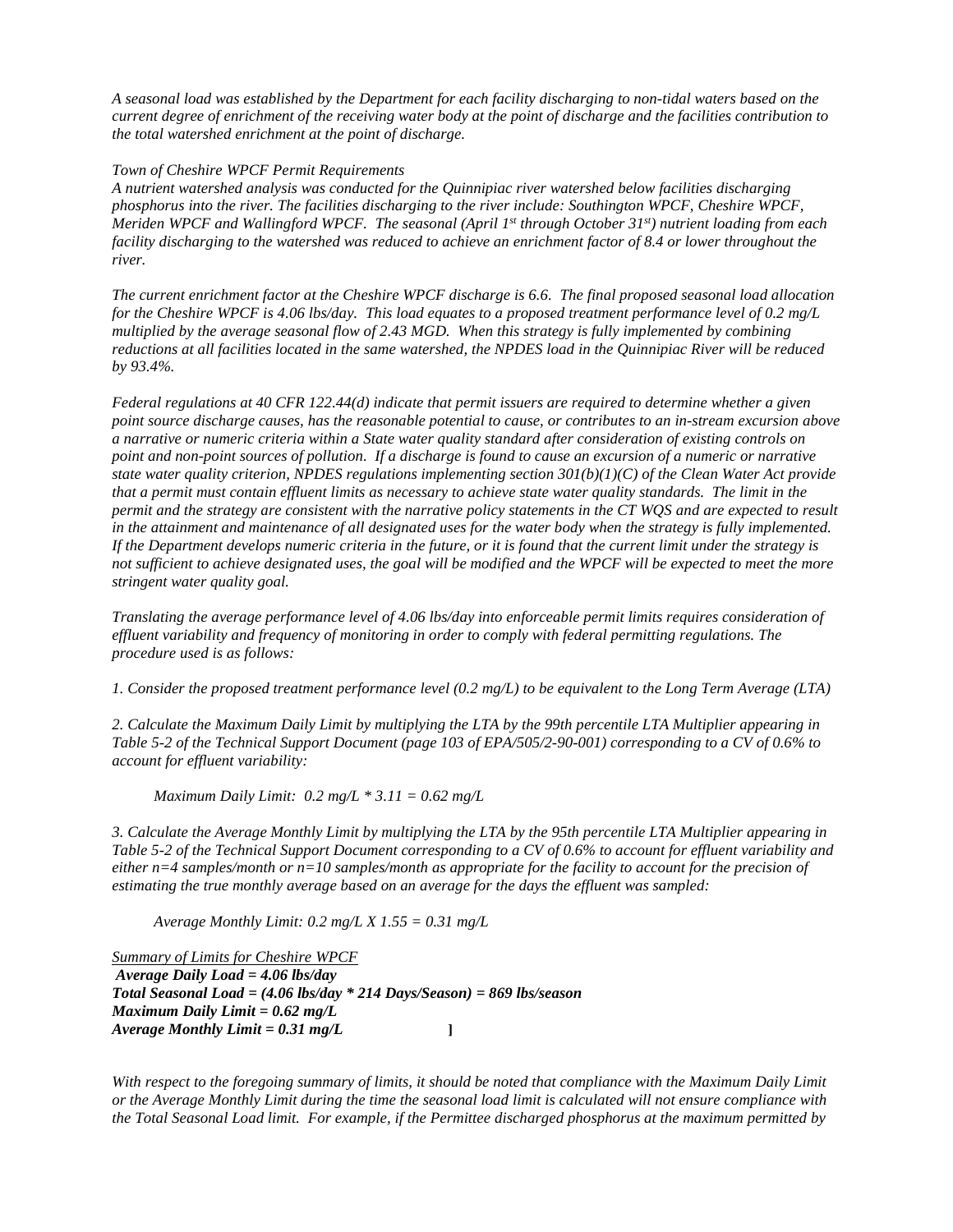*either the Maximum Daily Limit or the Average Monthly Limit throughout the time that the seasonal load is calculated, the Permittee would exceed the Total Seasonal Load limit. For this reason, the Permittee must monitor compliance with the Total Seasonal Load limit independent of its compliance with the Maximum Daily Limit and the Average Monthly Limit.* 

*WATER QUALITY LIMIT CALCULATIONS See attached*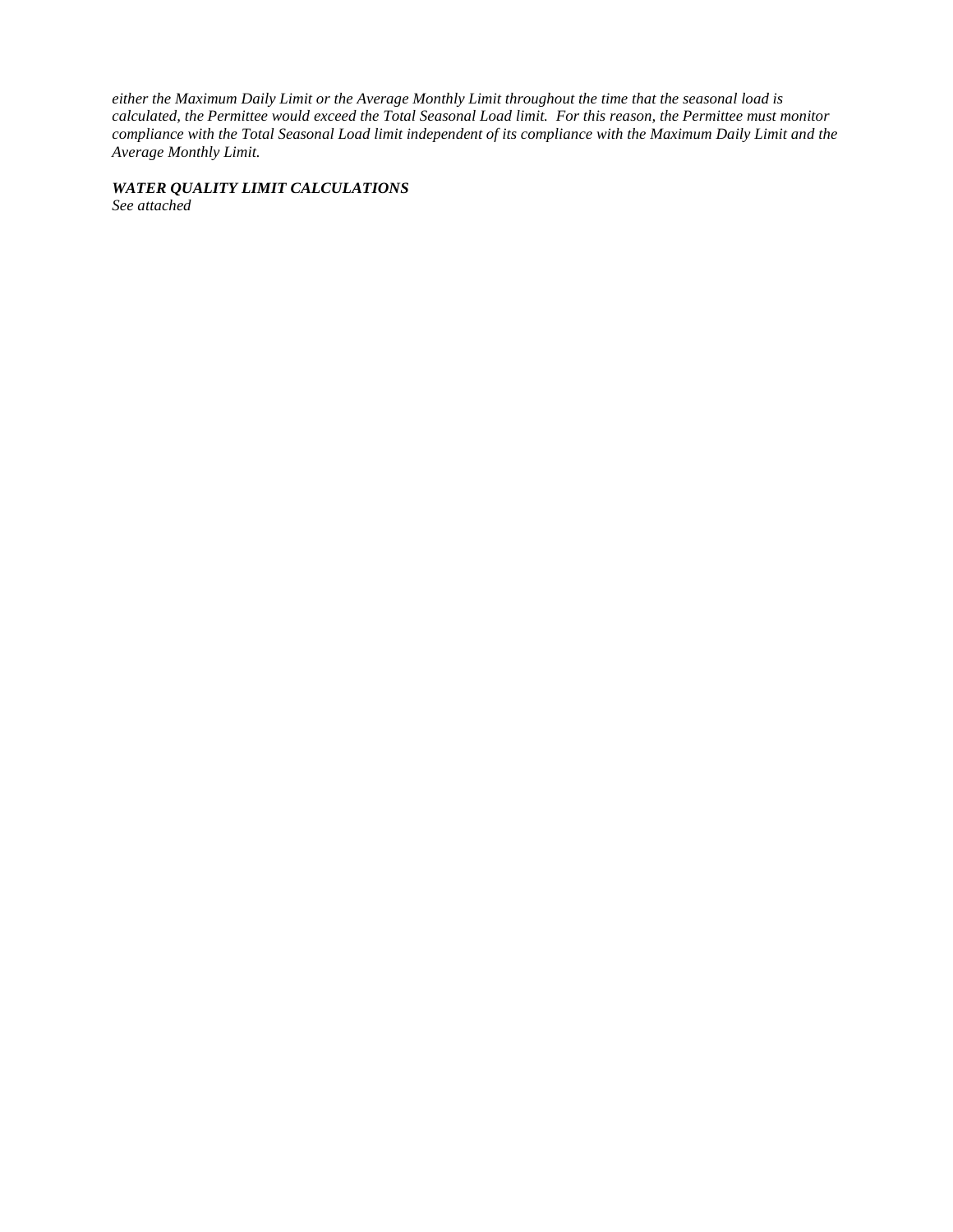

79 Elm Street • Hartford, CT 06106-5127 www.ct.gov/deep Affirmative Action/Equal Opportunity Employer

### **Notice of Tentative Determination to Approve NPDES Permit Renewal Applicant: Town of Cheshire Application No. 201702415 Town: Cheshire**

The Commissioner of the Department of Energy and Environmental Protection ("DEEP") hereby gives notice that a tentative determination has been reached to approve the following application.

| Applicant's Name and Address:    | Town of Cheshire, 84 South Main Street, Cheshire, CT 06410 |
|----------------------------------|------------------------------------------------------------|
| Contact Name and Phone No.:      | Mr. Dennis Dievert, (203) 272-9105                         |
| Type of Permit and #:            | <b>NPDES - CT0100081</b>                                   |
| Type of Facility:                | Domestic Wastewater Treatment                              |
| <b>Facility Location:</b>        | 1325 Cheshire St., Cheshire, CT 06410                      |
| <b>Facility Design Capacity:</b> | 4.0 million gallons per day                                |

### COMMISSIONER'S FINDINGS/REGULATORY CONDITIONS

The applicant has previously received a permit from the Department of Energy and Environmental Protection ("Department") authorizing the discharge of up to an annual average daily design flow of 4.0 million gallons a day of advanced treated municipal wastewaters to the Quinnipiac River. The applicant has submitted an application to renew its existing permit. This renewal application is the subject of this notice.

### THE DRAFT PERMIT

The Department has prepared a draft permit consistent with the tentative determination to approve the Town of Cheshire's renewal application. This draft is available on the public participation section of the Department's website. In accordance with Sections 22a-430-4(1) and 22a-430-4(r) of the Regulations of Connecticut State Agencies (RCSA), the draft permit contains effluent limitations that meet Connecticut's Water Quality Standards for the following: ammonia, Aquatic Toxicity, Biochemical Oxygen Demand (5 day), dissolved oxygen, Escherichia coli, flow, pH, Total Phosphorus, Total Suspended Solids, Ultraviolet Light Disinfection Dose and Ultimate Oxygen Demand (UOD).

### INFORMATION REQUESTS/PUBLIC COMMENT

This application has been assigned No. 201702415. Please use this number when corresponding with DEEP regarding this application. Interested persons may obtain copies of the application from the applicant at the above address. The application and supporting documentation are